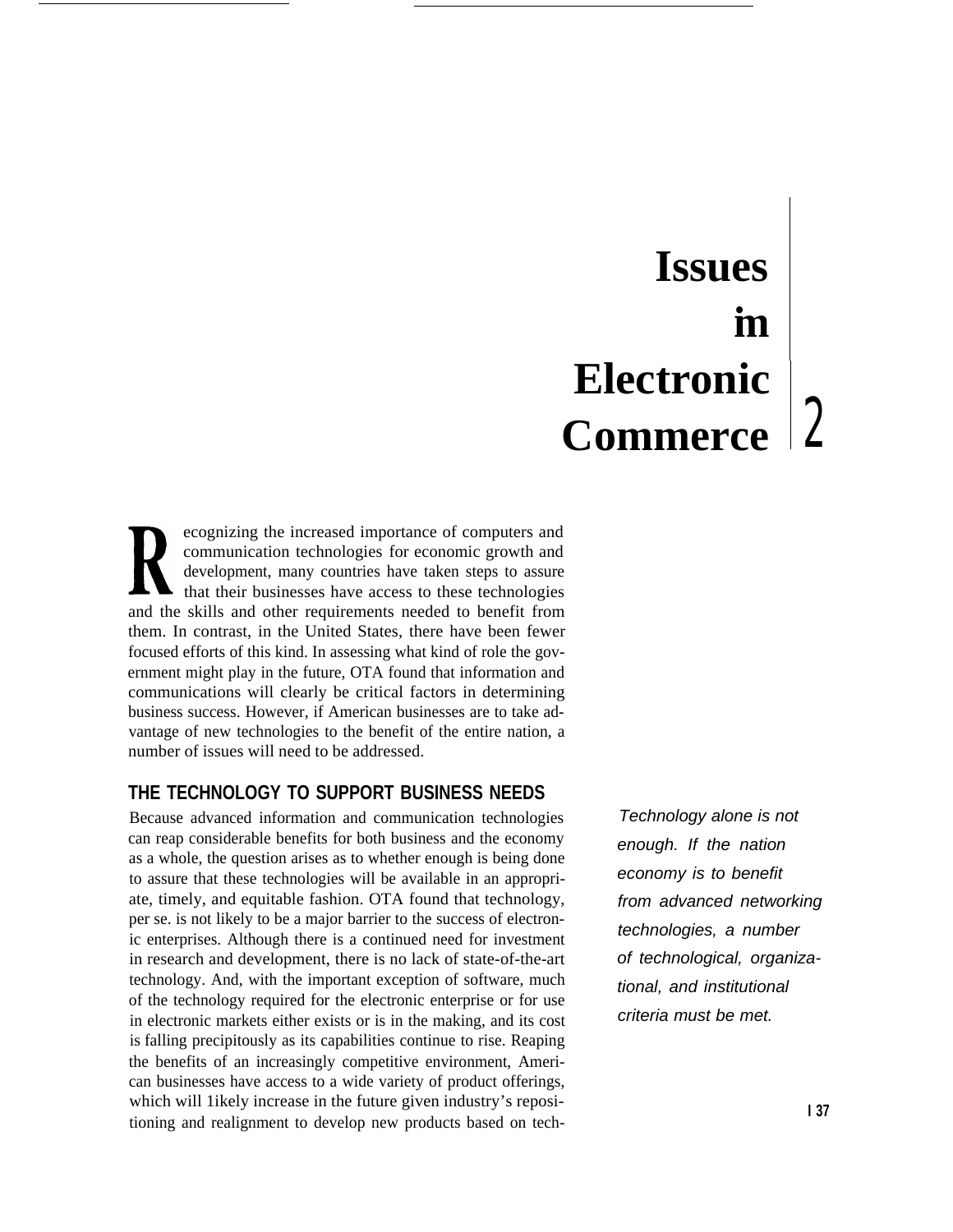#### 38 | **Electronic Enterprises: Looking to the Future**

nology convergence. Despite such advantages, the actual diffusion of technology, and more importantly its implementation in economic settings, has been quite uneven. It has also been limited, to a significant degree, to high-tech businesses that are geographically well positioned.

Electronic commerce can only occur when the communication and information networks to support it are widely available. Technology diffusion, however, is typically a long-term and uneven process that depends on a number of factors, making it very difficult to assess its likely evolution in any particular situation.  $2 \text{ As a general rule, the dif$ fusion of new technologies takes the form of an Sshaped curve. This pattern reflects the forces of supply and demand, and the way in which users respond to new technologies. Vendors market new technologies slowly at first because investment and product development costs are high, while demand and profitability are low. As costs and prices fall and demand and profits rise sharply, vendors will greatly increase their supply.<sup>3</sup>Users reinforce this pattern. Their initial reaction to new technologies is very cautious, but their demand will eventually quicken and reach a critical mass as prices fall, knowledge of and familiarity with the technology spreads, and applications multiply

and are adapted and readapted to new and different tasks.<sup>4</sup>

Achieving a critical mass is especially important in the case of networks, which are comprised of a number of interdependent parts.<sup>5</sup>Because these networks represent a large installed base, users are generally reluctant to purchase incompatible components. Instead, they may postpone the adoption of new, superior technologies until their entire network can be written off.<sup>6</sup>On the other hand, once there is a critical mass, users will likely "jump on the bandwagon." This happens because network users and network services are, like network components, also interdependent. The value that users attach to a network will generally increase in proportion to the number of users it has and the services it can support. Thus, when a critical mass of users adopts a new technology, others are quick to follow, fearing they will be left behind.<sup>7</sup>

Even after a critical mass has been achieved, however, diffusion will continue to be patchy. In the case of the telephone, for example, the pattern followed a sequence of connecting ever lower order cities: major trunks linked Northeastern cities first, followed by lines to smaller towns in their immediate hinterlands, then connections to major Midwestern cities, and so forth. Although the tele-

<sup>&</sup>lt;sup>1</sup> See Robin Mansell, "Rethinking the Telecommunications Infrastructure: The New 'Black Box, *i " Research Policy, vol. 19, 1990, pp.* 501-515.

<sup>&</sup>lt;sup>2</sup>For a cross-cultural and cross+ sectoral analysis, see Fabio Arcageli, Giovanni Dosi, and Massimo Moddi, "Patterns of Diffusion of Electronic Technologies: An international Comparison With Special Reference [o the Italian Case," *Research Policy,* vol. *20,* 1991, pp. 515-129.

<sup>&</sup>lt;sup>3</sup>Christopher Freeman, *The Economics of Industrial Innovation* (Cambridge, MA: MIT Press, 1982); and Edwin Mansfield, "The Diffusion of Eight Major Industrial Innovations," N.E. Terleckjy (cd.), *The Slate ofScience and Research: Some New' lrrdicutors* (B(wlder, CO: Westview Press, I 977).

<sup>&</sup>lt;sup>4</sup>EverettM. Rogers, *Communication Technology: The New Media in Society (New York, NY: The Free Press, 1986), pp. <sup>11</sup> 6- <sup>149</sup>; and Ron*ald Rice and Everett Rogers, "Reinvention in the Innovation Process," Knowledge: Creation, Diffusion, Utilization, vol. 1, No. 4, June 1980, pp. 499-5 14; see also Paul Attewell, "Technology Diffusion and Organizational l-earning: The Case of Business Computing," *Or,qani:ationa/ Science. vol. 3, N(). 1,* February 1992, pp. 1- i *9.*

*<sup>~</sup>Sce Crls(lano Antonel]i, '-me Ec(m(mlic* Theory of lnformati(m Networks! " in Cristiano Ant(melli (cd.), *The Etwnornics oj /njormation Networks (The Netherlands: North Holland, 1992).* 

 $6$ Joseph Farrell and Garth Saloner, "Horses, Penguins and Lemmings," H. Landis Gabel (cd)., *Product Standardization and Competitive Strategy* (North Holland: Elsevier Science Publishing Co., 1987); and Paul A. David, "The Dynamo and the Computer: An Historical Perspective on the Modern Productivity Paradox ," *American Economic Papers and Proceedings*, May 1990, pp. 355-361.

<sup>&#</sup>x27;Ibid,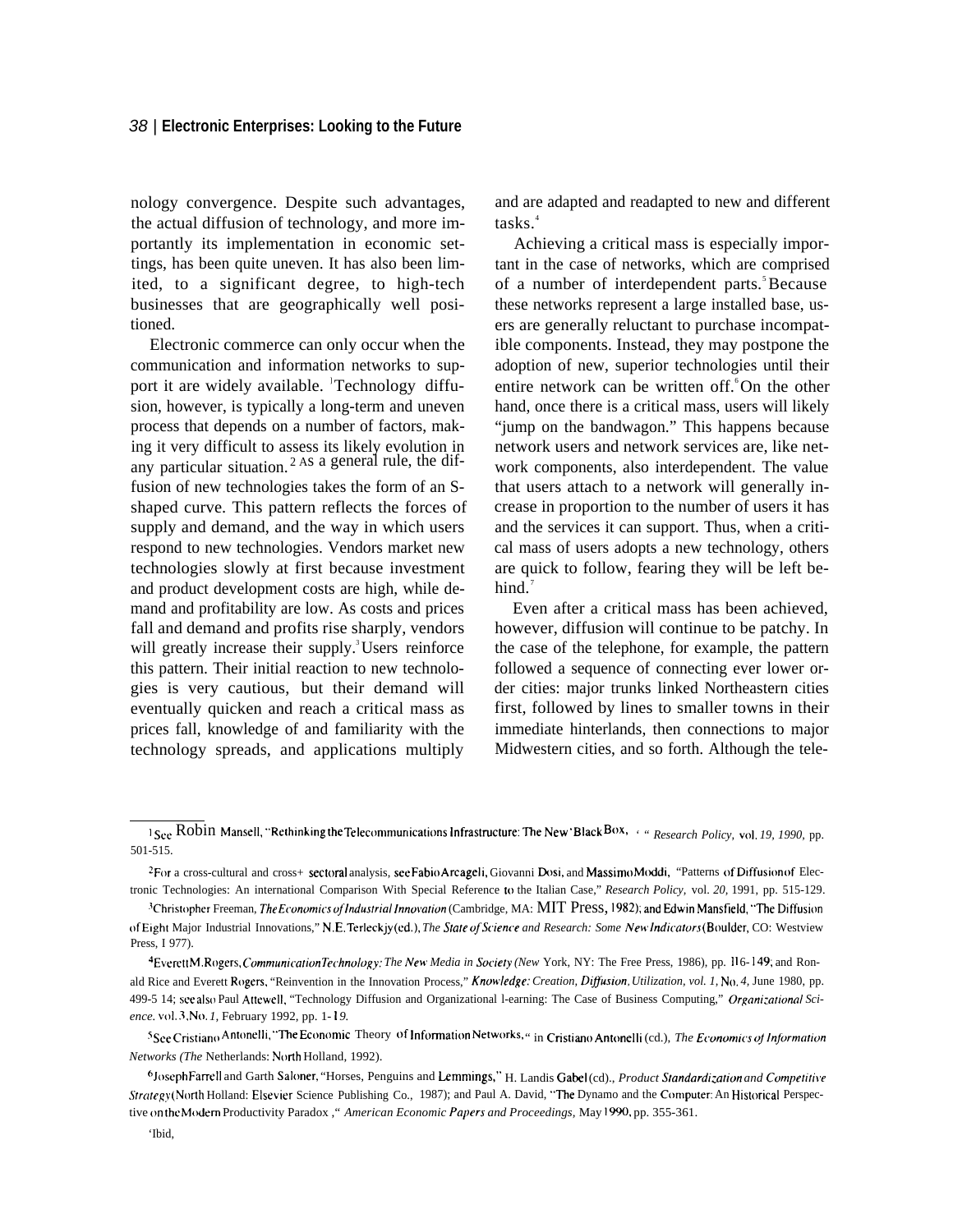phone was patented in 1876, it did not reach Chicago until 12 years later, and transcontinental service was not inaugurated until 1915. For rural areas the situation was even worse. As late as 1949, many of these areas were still without service. As a result, favorably situated businesses in the Northeast enjoyed a headstart of several decades in utilizing regional and inter-regional telephony.<sup>8</sup>

With deregulation and a highly competitive industry environment, it is unlikely that the deployment of new, information-age technologies will deviate greatly from this earlier pattern.<sup>9</sup> In a competitive, market-driven environment, deployment will mirror the state of demand. Today, the demand centers around large businesses that have the financial resources and expertise required to monitor technological developments, integrate disparate systems and technologies, and provide ongoing maintenance and support. These firms also have a clear strategic vision of the role of technology, and their organizational structures are generally directly linked to its use. Most of them are highly information intensive (see figure 2-1 ). Employing technology in a strategic fashion, these businesses gain valuable know-how, which can provide them with both a competitive advantage and the wherewithal to develop and deploy new technology applications.

In contrast, most small and medium-sized businesses have yet to realize these kinds of technology benefits. Some are simply unaware of them.

#### **c——.** '-1 *19.2* Communications ——-—- L----- w' Wholesale trade L .-l 10.7 **r** 19.4 Real estate Retail trade Banks  $5.1$ Professional services <sup>I</sup>—. Insurance carriers *I 4.3*  $\frac{4.3}{4.2}$ Business services L..-J  **4" 0** Chemical producers Electric utilities  $3.1$

## FIGURE 2-1: America's Leading High-Tech Users (Shares of High-Technology Capital Stock: 1992)



Others lack the resources and expertise required to match their organizational needs to what may be an overwhelming variety of technology choices. Businesses need to decide whether to purchase technology; outsource to a third-party prov ider; or lease a hybrid, virtual private network. Technology and service vendors also need to be selected. and network architectures and standards options need to be worked out as well. More difficult still. all of these choices need to be evaluated and decisions made on the basis of an accurate detemination of the firm's specific needs for speed, capac -

<sup>\*</sup>Richard Kielbowicz "The Role of Communication in Building Communities and MarLets," contractor report prepared for the Office of Technology Assessment, November 1987.

<sup>9</sup>As attested to by Noam "But it will be impossible to maintain the old traditional redistributive system of generating subsidies and transfer ring them internally within the same carriers from one category of users to another category. Several things will disrupt this arrangement, in a network of competing carriers, an internal redistribution is not sustainable once other carriers without redistributive burdens forget the users whose price is above cost as the most likely customer." Eli M. Noam, "Industry Structure in 2000: From the Network of Networks to the System of Systems."" Presented to the National Association of State Utility Consumer Advocates, "Telecommunications 2000 What's at Stake for Consumers in the Next Century," Apr. 17, 199.3, p. 9.

<sup>10</sup>See Stephen Davies, *The Diffusion of Process Innovations* (Cambridge. UK: Cambridge University Press, 1979), and John Kimberly and Michael E\anisko, ""Organ izational Innovation: The Influence of Individual, organ] zational, and Contextual Factors on Hospital Adoption of Technological and Administrative Innovations," *Academy <sup>of</sup> Management Journal*,  $x(0.124, No. 4, pp. 689-713.$ 

<sup>&</sup>lt;sup>11</sup> Stephen Roach, "America's Technology Dilemma. A Profile of the Information Economy," A Special Economic Report, Morgan Stanley Economics, New York, NY, Apr. 22, 1987.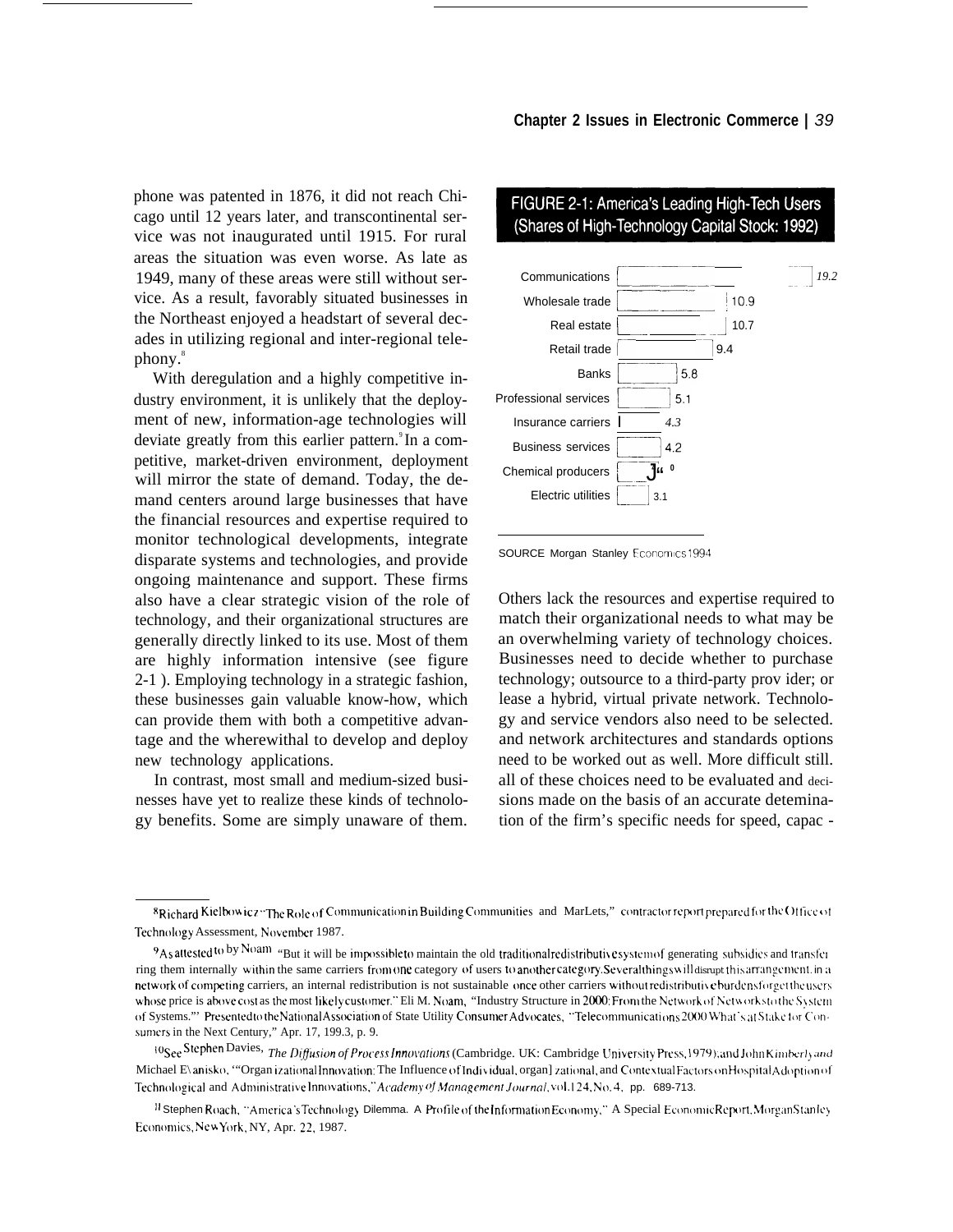ity, reliability, and security. Such decisions take time, expertise, and financial resources, which many businesses either lack or are unwilling to expend without further assurance of the benefits. Thus, when small businesses invest in systems such as electronic data interchange and computerintegrated manufacturing, it is generally not in response to their own business needs, but rather at the request of their larger trading partners. Although technology transfer can occur under such circumstances-especially given a trading partner support—all too often technology remains at the periphery of the smaller firm's activities, and additional learning, innovation, and diffusion fail to take place.

## | **Interoperability and Standards**

Interoperability and standards area matter of considerable importance in any networked environment. However, their role will likely loom even larger in the future, as networks come to provide the basic underpinnings for many economic activities. Under such circumstances, standards and interoperability will affect the cost and technical characteristics of networks. More importantly, they will influence the overall efficiency and competitiveness of the economy; the cost, quality, and availability of products and services; and market structure. A lack of standards and appropriate levels of interoperability is also likely to be a formidable barrier to businesses seeking to use networks as a basis for extending their operations globally, improving their productivity, creating new value- -added products, and linking up more effectively with their suppliers and customers. Given the slow pace of development of standards and open

systems, the failure to achieve interoperability will likely present a major obstacle to attaining these ends.

Standards were essential to the success of mass production, and will likely be critical for the development of new, more flexible production processes. However, whereas mass production required standardized components to meet the demand for standard processes and standardized products, flexible production calls for standardized networks that provide the essential platform for carrying out small-batch production needed to satisfy a more customized demand.

A case in point is just-in-time production, which for many industries is rapidly becoming the norm. <sup>12</sup>Quick response production requires a communication network that allows for information-sharing and continual feedback and interaction among manufacturers, suppliers, retailers, and consumers. To ensure effective communication, however, the partners to such an arrangement will need to adopt standards for universal product codes, electronic data interchange, shipping container bar codes, and point-of-sale technologies.  $1<sup>3</sup>$ These standards are extremely difficult to develop, requiring agreement on technical interfaces and terminology as well as business processes themselves. Because the stakes are so high, many businesses are reluctant to adopt standards. At the same time, opportunities are lost for failing to do so. Estimates are, for example, that the apparel industry can save \$12 billion a year by implementing quick-response systems.

Agile manufacturing, so often touted as the paradigm of the future, also requires interoperable systems. <sup>15</sup> With agile manufacturing, firms estab-

<sup>&</sup>lt;sup>12</sup>Janice H Hammond, "Quick Response in Retail/Manufacturing Channels, u Stephen P. Bradley, Jerry A. Hausman, Richard L. Nolan (eds.), Globalization. Technology, and Competition: The Fusion of Compilers and Telecommunications in the 1990s (Boston, MA: Harvard Business School Press, 1993). See also Y.P. Gupta, and S. Heragu, "Implications of Implementing Just-in-Time Systems," Technovation, vol. *{ 1, N(J. ~, <sup>i</sup> ~ ] , pp. ] ~~- ] 60.*

*I*<sup>3</sup>John Skibinski, "Automated Information Sharing Cuts Time-To-Market," *Manufacturing Systems, May 1992, pp. 60-61*.

<sup>&</sup>lt;sup>14</sup>Hammond<sub>op</sub> citfootnote<sup>12</sup>. See also, Thomas Bailey, "Organizational Innovation in the Apparel Industry" Industrial Relations, vol. 32, No. 1, winter 1993, pp. 30-48.

I 5For a discussion of th<sub>i</sub>mpact of standards on automated manufacturing technology, see Gregory Tassey, "Technology Infrastructure," *Research Polic)t, vol. 20, 1992,* pp. 345-361.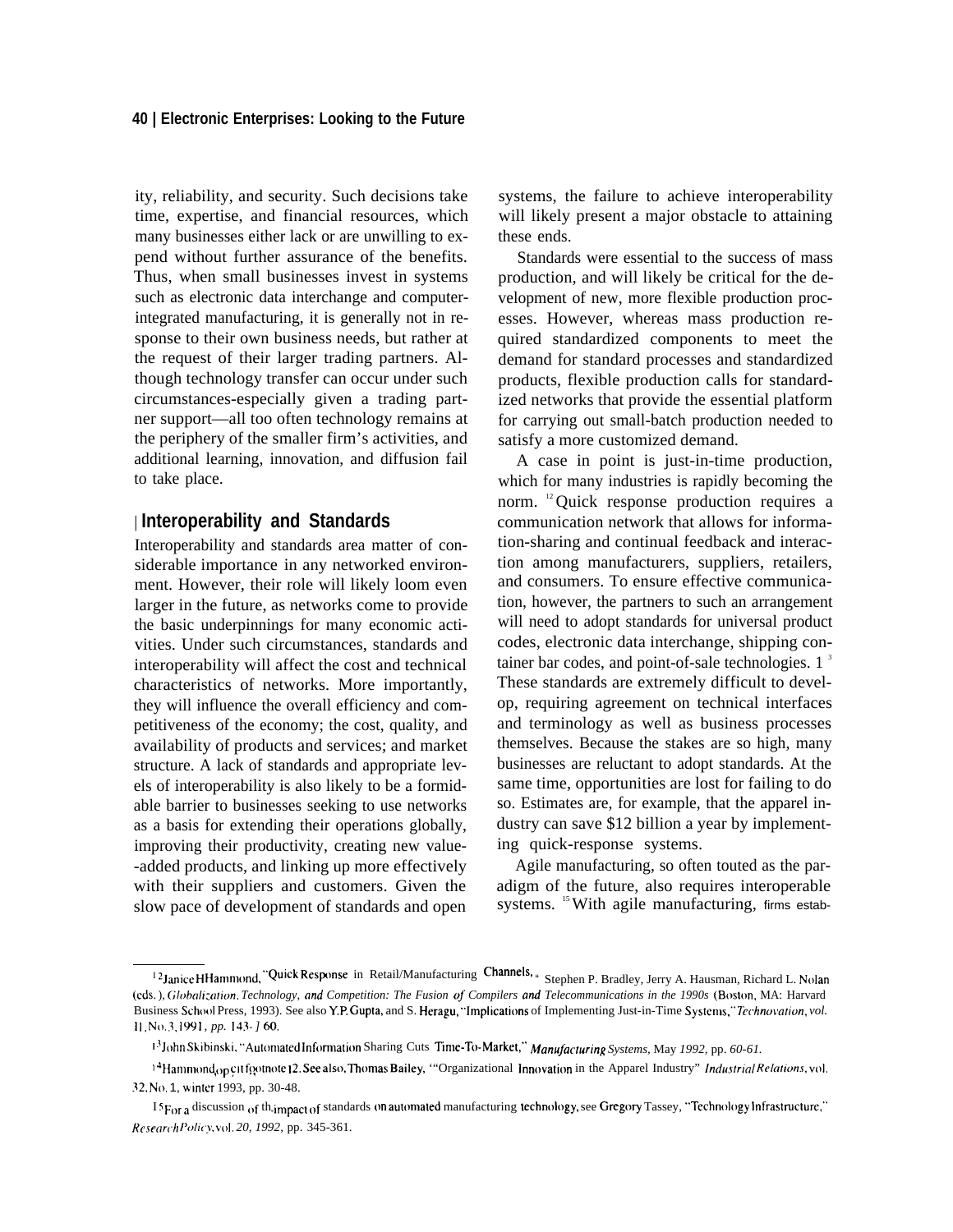lish relationships with suppliers or other partners more or less on an ad hoc basis. In this way, they reap the gains of downsizing and, for each project team. they can match the best people to the job. Agile manufacturing is hardly practical, however, in a closed networking environment. Suppliers, manufacturers, and retailers would have much less flexibility in their choice of partners: connectivity instead of efficiency could very well drive the select ion.<sup>16</sup>In fact, many firms use proprietary systems when they want to gain control of a partnering relationship: by using closed systems, they can often 'block-in'' their customers or suppliers.  $\vert$ <sup>7</sup>

If interconnection becomes too costly, electronic markets may also be inefficient. reducing the efficiency of the overall economy.<sup>18</sup>Whereas highways and railroads fostered the development of a national market, electronic networks could have the opposite effect, with some groups and geographic regions no longer able to fully partici- . pate. Moreover. in an electronic environment, firms can use standards as barriers to entry, if not, in fact. as restraints on trade. 19 This aspect of networking may present problems not only for the U .S. domestic economy-as evidenced by continued antitrust suits against computer reservation systems. real estate multiple-listing services, and automated teller machine providers-but for the global market as well.<sup>20</sup> Thus, for example, although the demand for electronic data interchange (EDI) is growing rapidly, the international EDI market barely exists at present.<sup>21</sup> This delay is partly due to the fact that the United States has adopted one standard (ANSI x. 12) and the Europeans another (EDIFACT). As a result, EDI users are still unsure about which standard they should be using to link up with their trading partners. Standards can also be used as trade barriers, which increasingly has occurred over the last several years .22

Although many users have been pressing for open systems, vendors have been slow to deliver. They are reluctant to move toward more open sys terns because standards 1imit their abi 1 i t y to differentiate their products, and thus can reduce their profits. There is also the classic "chicken and egg" problem, which is characterist ic of networked systems. Venders are unwilling to design their products to specific standards until they can be assured of a market, while users are reluctant to purchase networked products unless their interoperability is guaranteed. $^{23}$ 

In addition. standards-setting processes are, themselves, subject to market failures because

<sup>16</sup>B.R. Konsynski, "Strategic Control in the Extended Enterprise," IBM Systems Journal, vol. 32, No. 1, 1993, p. 131

<sup>17</sup> MaxD.Hopper – Rattling Sabre—New Ways to Compete on Information, "Harvard Business Review, May -June, 1990, pp. 118-125, See al so J ames E. Short and N. Venkatraman, "Beyond Business Process Redesign, Redefining Baxter's Business Network," Sloan Management Review, fall I 992. pp. 7-2 I

<sup>18</sup>See F, Bar and M<sub>.</sub> Borrus "Fr( )<sub>111</sub> Public Access to Private Connections II: Network Strategy and National Advantage in U.S. Telecommunication," Reportfor OECD Seminar on Information Network and Business Strategies, Paris, France, October 1989.

<sup>19</sup>A<sub>J</sub>It Kambil, "Information Technology and Vertical Integration: Evidence from the Manufacturing Sector," in Margaret E, Guerin-Calvert and Steven S. Wildman (IA.), *Electronic Services Networks: A Business and Public Policy Challenge (New York, NY Praeger Publishers,* 199 I ). pp 22-38.

~(~(l,s, ('f)ngrc~f, Of fIcc ~~f Tcchn{~l(~g) ,Asscssmcnt, (j/tjba/ *.Sfandard.s: Blii/djng [~loch'!,for the Furl/rc,* OTA-TCT-S 12 (V'aih]ngton. DC U.S Government Printing office, March 1992).

<sup>21</sup>The European EDI service market generated \$100 million in revenues in 1991, and is predicted to reach \$500 million in 1996. The North American EDI market, which suffers from less fragmentation, is expected to reach \$1.5 billion by 1998. See Donne Pinsky, "AT&T, BT, and IBM Connect Euro EDI," CommunicationsWeek International, Oct. 19, 1992, p. 48.

<sup>22</sup>OTA, op. cit., footnote 20.

<sup>23</sup>Carl Cargill. Information Technology Standardization: Theory, Process, and Organizations (Boston, MA: Digital Press, 1989).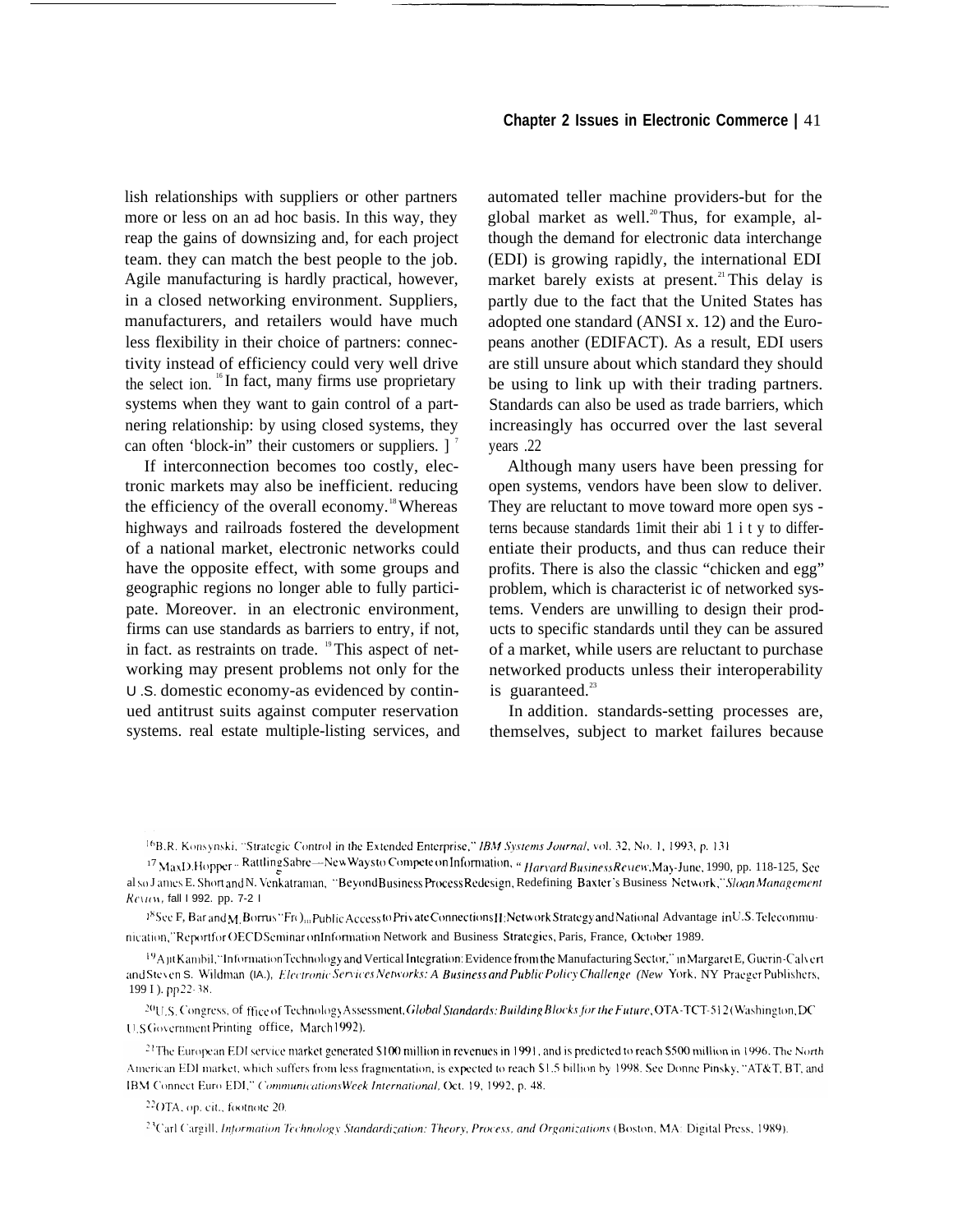#### **42 | Electronic Enterprises: Looking to the Future**

they exhibit "public good" characteristics. $24$  Public goods are those goods whose benefits are available to everyone and from which no one can be excluded, and no one can fully appropriate the benefits. As a result, public goods are underproduced.<sup>25</sup> Standards often fall into this category. Other market failures may also weaken standardsdevelopment processes. If the most efficient standards choices are to be made, for example, all interested parties must have access to accurate and timely information.<sup>26</sup>However, information about standards, like standards themselves, is a public good, and is therefore likely to be underproduced.<sup>27</sup>

Compounding the situation, the United States standards-setting process has a number of unique problems. Unlike most other countries where governments have entered into formal agreements with private-sector standards bodies—agreements that recognize and actually stipulate that these organizations serve public as well as private sector goals—the U.S. government has made no such agreements. Instead, private-sector bodies have been delegated the task of setting standards on the assumption that, by acting in their own interests, they are bound to act not only in the interest of their user clients, but also in the national interest as well. This has proven to be less and less the case, however.

As documented in the OTA report, *Global Standards: Building Blocks for the Future,* the U.S. standards-setting process has become increasing y paralyzed from a lack of leadership and intense rivalry among standards-setting bodies.<sup>28</sup> This situation has detracted from the main purposes of setting standards; it has also served to undermine the legitimacy of the system in the opinion of standards bodies at home and abroad. Impatient with the lack of progress, some vendors have circumvented the traditional process by establishing special consortia to develop standards in specific areas. <sup>29</sup>Although these consortia have been successful in speeding up standards' development, their membership is purposefully limited; they are established with the competitive

<sup>&</sup>lt;sup>24</sup>Pure public goods will not be produced privately. There are only a few pure public goods, one example being national defense. Other goods, like education and standards, are impure public goods. These combine aspects of both public and private goods. A Ithough they serve a private function, there are also public benefits associated with them. Impure public goods may be produced and distributed privately in the market or collectively through government. How they are produced is a societal choice of significant consequence. If decisions about impure public goods are made in the market, on the basis of personal preferences alone, then the public benefits associated with them may not be efficiently produced or equitably distributed. See Edwin Mansfield, *Microeconomics Theory and Application (New York, NY: W.W. Norton,* <sup>I</sup> *970).*

<sup>&</sup>lt;sup>25</sup>C. Kindelberger, "Standards as Public, Collective, and Private Goods," *Kylos, vol. 36*, pp. 377-395; and Sanford Berg, 'Technical Standards as Public Goods: Demand Incentives for Cooperative Behavior," *Public Finance Quarterly, vol. 17, January 1989, pp.* 35-53.

<sup>&</sup>lt;sup>26</sup>For a discuss [(m of market failures due to lack of information, see Joseph Farrell and Garth Saloner, "Coordination Through Committees and Markets," Rand Journal of Economics, vol. 19, summer 1988, pp. 235-252; and Joseph Farrell and Garth Saloner, "Standardization, Compatibility, and innovation," *Rand Journal of Economics, vol. 16*, spring 1985, pp. 70-83.

 $27$ Even when standards-related information can be packaged for sale like other commodities, thus yielding an adequate return, its price may limit its distribution so that people have insufficient information to make sound decisions.

<sup>&</sup>lt;sup>28</sup>In the United States, most standards are establ ished through a voluntary, consensual process that is orchestrated and carried out by approximately 400 private sector standards development bodies. These groups are organized and function independently, although they all arrive at decisions through a process of consensus and provide some level of due process. All have mechanisms for participation, comment, and appeal. OTA, op.cit., footnote 20.

<sup>&</sup>lt;sup>29</sup>Consortia have been established, for example, to set standards for switched multimegabit data service (S MDS), Fiber Distributed Data Interface (FDDI) over twisted pair, asynchronous transfer mode (ATM), and frame relay technologies. See, for a discussion, Martin Weiss and Carl Cargill, "Consortia in the Standards Development Process," *Journal of the American Society for Information Science*, vol. 43, No.8, Septcmbcr 1992, pp. 559-565.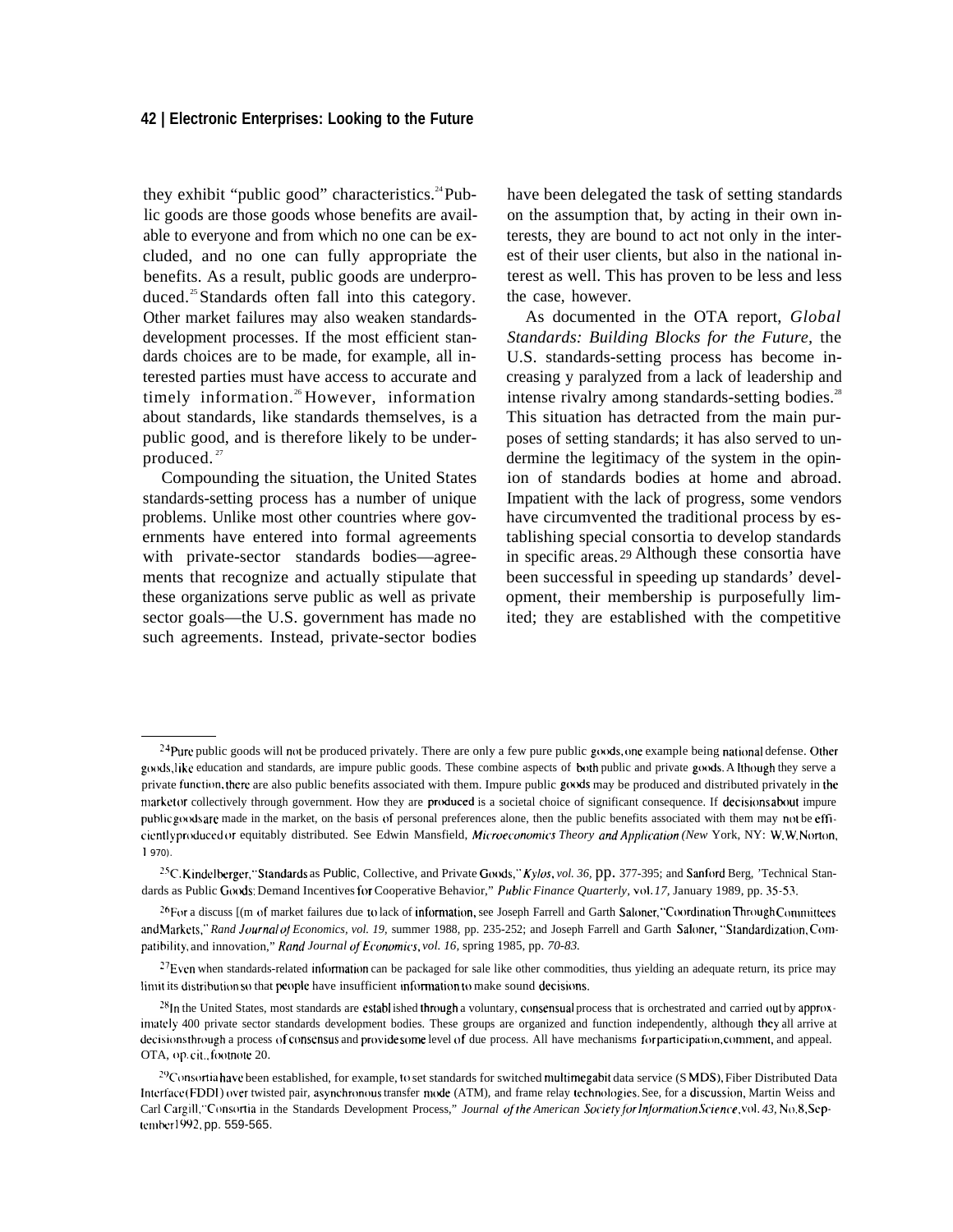strategies of vendors in mind, rather than the interests of users or **the** economy as a whole.

## **INCREASING IMPORTANCE OF SOFTWARE**

Increasingly, all electronic networks--whether public, wide area networks that provide essential transmission services or private networks that support interorganizational business applications --are software driven and software dependent. Software provides structure and functionality to these networks. determining such critical features as interconnection, interoperability, ease of use and rates of technology diffusion.

Given its role in networking, software will also become a more significant factor determining economic relations. Already software-defined proprietary networks can function as market barriers, while distributed computing systems can encourage economic activities that are horizontally rather than vertically integrated. Equally important. software-defined business applications will not only affect the structure of work relationships; they will also help to determine the very nature of work.

Unfortunately, the ability to develop a broad range of **high** quality, reliable software to support **business** networking applications has failed to **keep pace with software's greatly enhanced role.** This gap can inhibit network development and deployment, and the resultant economic gains. It **also constrains** the kinds of social choices that are available to the nation in determining how to best structure economic activities and outcomes.

Software development is being driven by mounting computer sales $\delta$  and by the growing **need for** more versatile and complex applications.<sup>31</sup>Businesses, for example, need software that can support: 1) system simulation and integration, not just data processing: 2) distributed systems as well as centralized computing; and 3) **graphics and** nultimedia-based systems rather than simple text-based ones. Embodying the logic of complex systems, software will also be used to reengineer business processes. Software can be designed to affect the way in which people and machines interact, conceptualize problems, carry out processes and routines, design jobs and role assignments, and define authority and power relationships.<sup>32</sup> Many businesses are using groupware, workflow software, and distributed computing to empower employees and enhance team-based work (see box 2-1 ). Software quality and speed of delivery are also becoming increasingly important. It is estimated, for example. that software defects and delays can increase business project costs by as much as 50 percent. $33$ 

Internetworking among firms and across markets is also becoming increasingly dependent on soft ware, which represents an element of network design and operation that is increasingly more  $T_{\text{cost}}$  and  $T_{\text{t}}$  and  $T_{\text{t}}$  and  $T_{\text{t}}$  and  $T_{\text{t}}$  and  $T_{\text{t}}$  and  $T_{\text{t}}$  and  $T_{\text{t}}$  and  $T_{\text{t}}$  and  $T_{\text{t}}$  and  $T_{\text{t}}$  and  $T_{\text{t}}$  and  $T_{\text{t}}$  and  $T_{\text{t}}$  and  $T_{\text{t}}$  and  $T_{\text{t}}$  a

**30 It is noteworthy in this regard that, whereas at the end Of the 1980s there were more than 1 million computers in the United States, that numher is estimated to exceed 100 million by 1995. John Teresko, "Software: (Still) Made in the U.S.A.," Industry Week, Jan. 4.1993. p. 41.**

**31As described by Rockart and Hofman:"The kinds of information Systcms that are needed to support the process-oriented, interdependent, . . and information rich organization of today are vastly different. The organization that works across functional (and sometimes divisional) bounderies needs to support cross-functional transacting systems. where the focus is on satisfying end-to-end business events or service strategies rather than discrete activities. . . .two implications are clear. First, new systems development, Iong overwhelmed by maintenance of existing systems, will be necessary if proccess-oriented systems are to be created.The investment will be major. Second, not only the nature of the systems has changed, the speed with which they are needed and. more important, with which they must be changed, has increased as wall."" John F. Rockart and J. Debra Hofman, "Systems Delivery: Evolving New Strategies."' Sloan Management Review, summer 1992. pp. 24-25.**

**32See, for discussions. Shoshana Zuboff, In the Age of the Smart Machine: The Future of Work and Power (New York, NY: Basic Books. 1988); and Thomas H. Davenport and James E. Short,"Thc** NeW Industrial **Engineering: lnformation Technology and Business Process Redesign."" Sloan Management Review, summer 1990. pp. I I-27.**

**33 W. B. Foss, "Software Piecework," Computerworld, Sept. 23, 1991, p. 69. . .**

**34 Mansell, op. cit., footnote 1, p. 510.**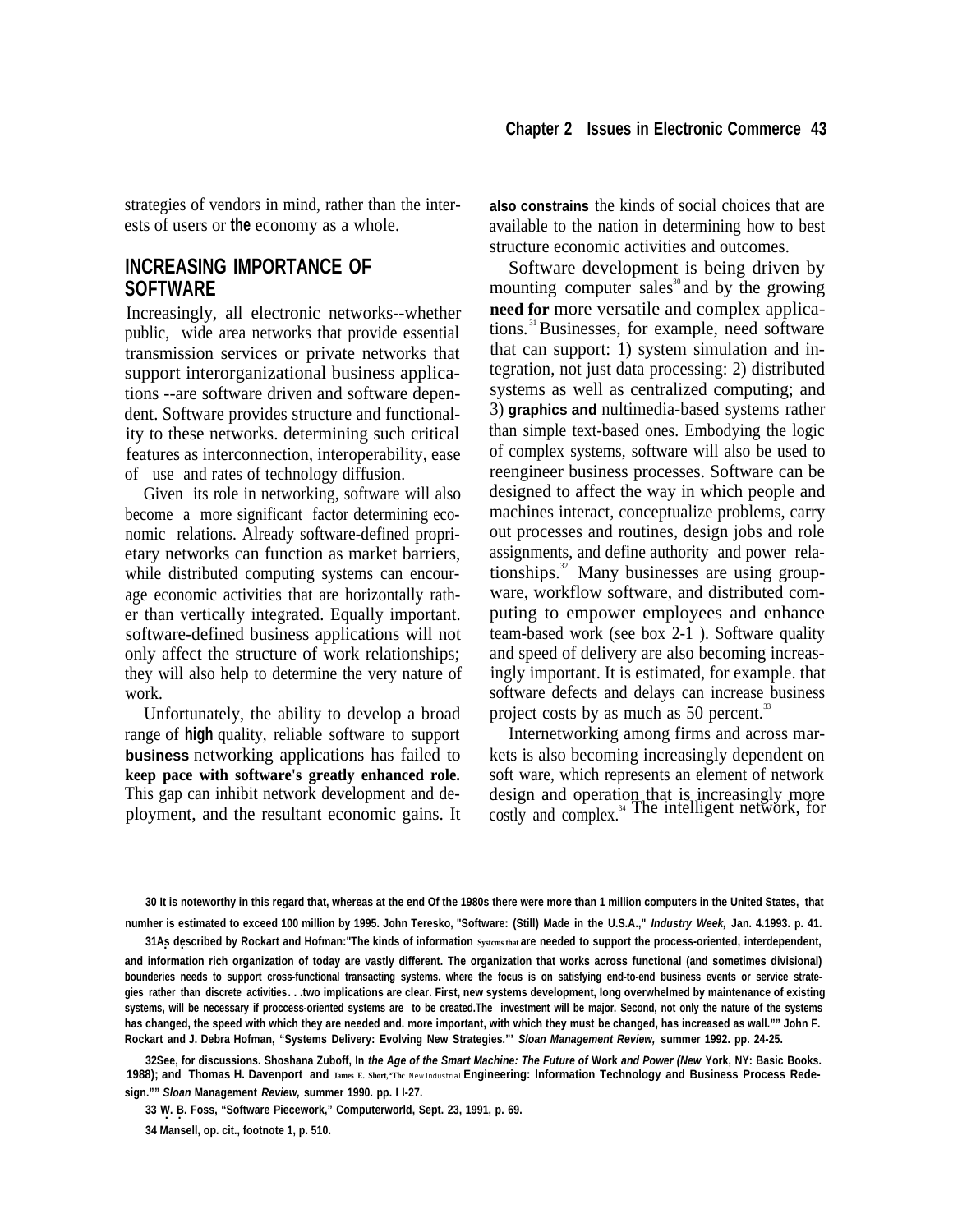#### **44 I Electronic Enterprises: Looking to the Future**



software (and sometimes hardware) applications that are designed for the use of collaborate work groups. For example, basic groupware combines simple messaging software such as electronic mail with common databases of work records and memos. Workflow software allows processes to be redesigned and streamlined, and automatically routes work from employee to employee Meeting and conferencing software and hardware facilitates conferencing with audio, video, or just simultaneous text entry Finally, scheduling software coordinates meetings using each colleague's electronic appointment book

Groupware IS on the rise In 1989, the Institute for the Future began systematically tracking the groupware market according to nine categories as shown. Between 1991 and 1992, they found the total number of prod ucts nearly doubled from 77 to 140.

SOURCE Office of Technology Assessment 1994

example, could not exist without the support of \$60 (expense plus capital) per access line, or more software-driven switches and databases<sup>35</sup> (see than 30 percent of total basic monthly charges.<sup>36</sup> box 2-2). Employing such software, telephone How this software is deployed, and where its concompanies now spend \$9 billion annually on in- tro] resides, will determine the quality and evoluformation technology, which amounts to about

<sup>&</sup>lt;sup>45</sup>Usingintelligentswitches and databases, together with common channel signaling, the intelligent network allows network control f~nctions to be separated from network switching functions. This capability permits the net work to select the most appropriate services and optimal routes, and to introduce new value-added services via simplified and modularized software. Among the services that the intelligent network can provide are dynamic call routing, call forwarding, call queuing, credit and billing, reverse charging, control of calls based on data held in a central database, and virtual private networks.

<sup>&</sup>lt;sup>36</sup>Robert G. Docters, Martin G. Hyman, and Raul Katz, "Are Youa World-Class Software Developer?" Telephony, Apr. 19,1993, pp. 41-43, 48.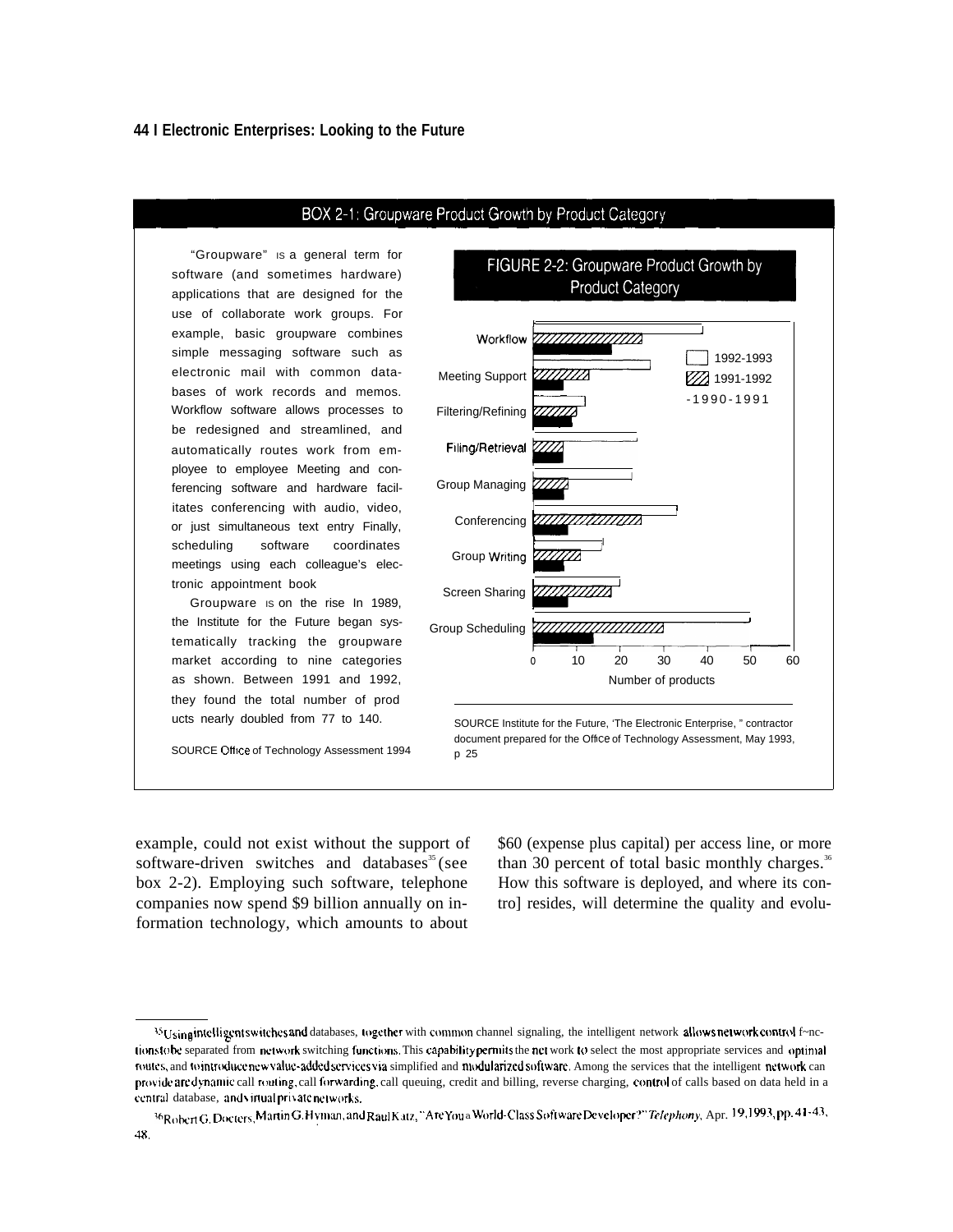#### BOX 2-2: Intelligent Network

The advanced Intelligent network, elements of which are currently installed in today's public switched telephone network envisions greatly Increased operating efficiency as well as a broad array of sophisticated network services by separating the call transport (i.e., the voice circuit) function from the signaling and control function and employing the powerful software in the switches

Imagine, for example, an instance where a caller places a call to a family member who, while on vacation has Indicated that calls from certain numbers are to be rerouted to the new Iocation and given a unique ring to indicate priority In this illustration, the vacationer would have preprogrammed the priority telephone numbers (other calls might be routed to an answering service or machine) and the new destination number by dialing into the Intelligent peripheral and inputting these data When the caller dials the number, the local switch queries the signal transfer point for billing and accounting information It also ascertains from the service control point a clear path through the local network to the point of presence of the caller's Iong-distance carrier of choice The signaling networks of the two local exchange companies and the long distance earner Interact to learn the status of the called party and thus how to set the call up, in this case, the call has been redirected to a telephone address in a new location, so a third local company is involved and once again the status of the called party is learned (for example if the Iine were in use, the network would direct local carrier A to transmit a busy signal to the caller) and establishes a calling path Local earner C is also Instructed to deliver the special ring

SOURCE of Technology Assessment 1994



#### FIGURE 2-3: Intelligent Network

SOURCE Office of Technology Assessment 1994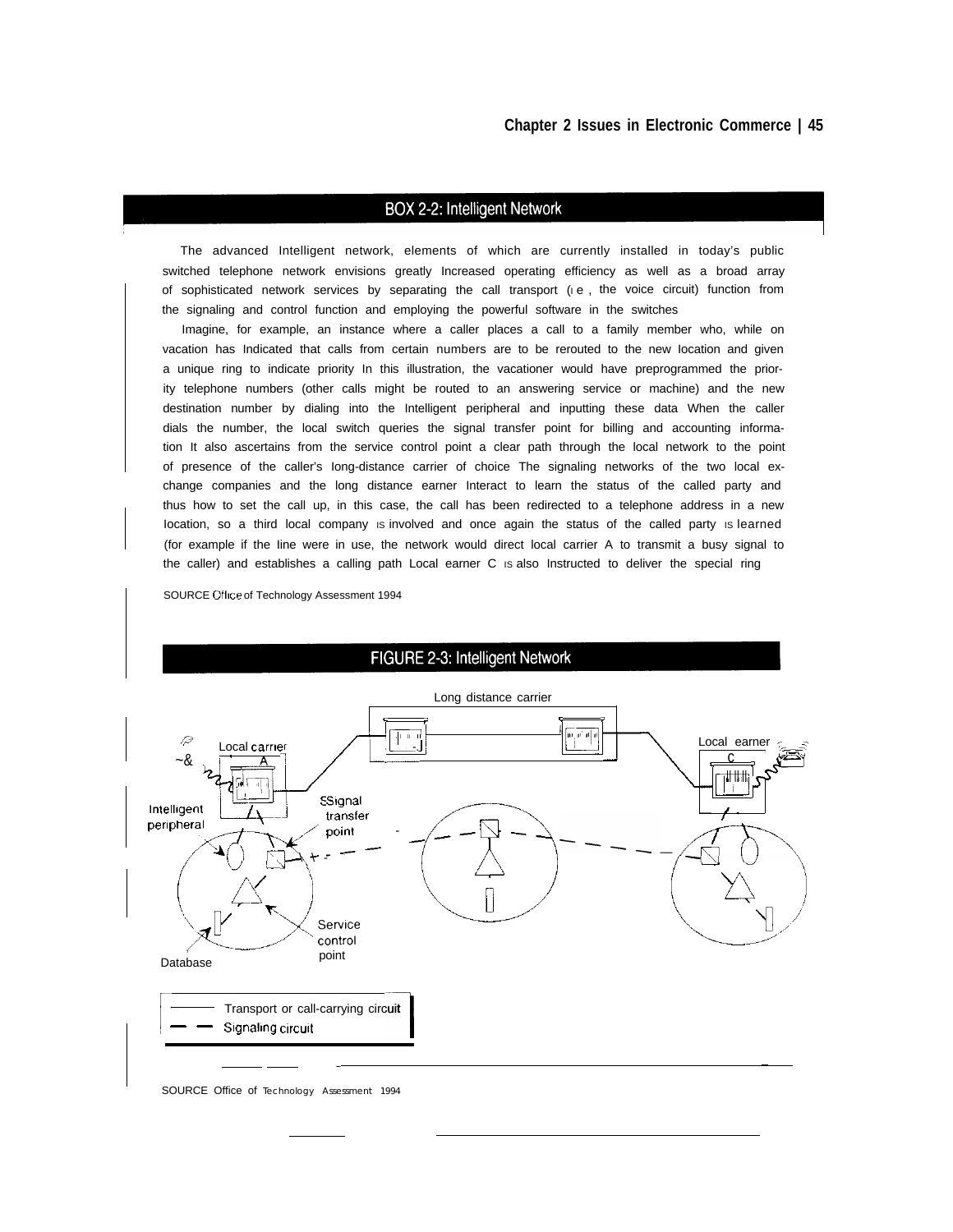#### **46 I Electronic Enterprises: Looking to the Future**

tion of networking; it will also affect network providers and their competitive positions vis a vis one another in the marketplace. $37$ 

Because of its increasing importance, software could easily become a barrier to networking development and business use.<sup>38</sup>Rates of innovation and development are already failing to keep pace with those of other information and communication technologies. Whereas the price/performance ratios for hardware have been falling dramatically for a number of years, the costs of developing a line of software code is approximately the same as it was 20 years ago. $39$ 

Even now, businesses are feeling the pinch of lagging software development, and the situation will be hard to reverse.<sup>40</sup>The slow pace of development stems in part from the lack of unifying technical concepts and proven software engineering tools and methods. These problems are compounded by the need to customize software tools to specific business users' needs.<sup>41</sup> Software development costs are also being driven up by the need for maintenance, upgrades, and documentation, all of which are expensive.

Although software development tools, such as Computer Aided Software Engineering (CASE) and object-oriented methods, are advancing and becoming widely available, the use of these technologies is still limited.<sup>42</sup> Vendors have been discouraged from developing and marketing software development tools because of the lack of standards and the high costs entailed in creating domain-specific interfaces to suit the needs of different users. Moreover, software developers have not been inclined to adopt these tools because they require the development of new skills and practices and the abandonment of old systems and ways of doing things.<sup>43</sup>

Future efforts would likely yield greater results if more emphasis were placed on stimulating commercialization, technology diffusion, and the continued innovation that takes place throughout the entire life-cycle process. <sup>44</sup>The Japanese experience is especially instructive in this regard. Focusing on planning and team development rather than on the engineering technologies, the Japanese have made impressive productivity gains. Today,

39 John A. Alic, Jameson R. Miller and Jeffrey A. Hart, "Computer Software: Strategic Industry." *Technology Analysis & Strategic Management, vol. 3, N(). 2, 1991,* pp. 177-190.

 $40$ Foss, op. cit., footnote 33, p. 69.

~2Jonath~ A. More]t, Louis *G.* Tomatzky, and James Behm, *CASE /mp/en]entation: [>~namics 7'hrough /he Technology L.lje CY('/e (Ann* Arbor, Ml: Industrial Technology Institute, 1990), and Maryann Olavi, " Making CASE an Organ izational Real ity," *Information Systems Management, vol. 10, No. 2, spring 1993, pp. 15-20.* 

43 Fichman and Kemerer, op. cit., footnote 38, p. 8.

~See Edward Yourdon," The De(/ine and *Fa// oj the Ameri(wn Progranvner (New* York, NY: Prentice Hall, 1992). *AS the author notes:* "Attention to peopleware issues can literally cause 10-fold productivity improvement, while investments in CASE methodologies, or other technologies, rarely cause more than a 30-40 percent improvement," p. 28. See also Morrell et al., op. cit., footnote 42.

*<sup>37</sup> Mansel],* op. cit., footnote 1.

<sup>38</sup> As described by Fichman and Kemerer: "This Imbalance has reached such proportions that it has been termed the software crisis. Software production represents the single biggest obstacle to the successful use of IT in organ izations: all precepts such as 'using IT for strategic advantage, "reengineering the business, ' and ' informating the workplace, ' become mere slogans if the necessary software is not properly delivered on time." Robert G. Fichman and Chris F. Kemerer, "Adoption of Software Engineering Process Innovations: The Case of Object Orientation," Sloan Management Review, winter 1993.

<sup>41</sup> As described by Rosenthal and Salzman: "The design of effective software is fraught with subtle complexity. Seemingly technical decisions about the in formation to be contained on a screen, the sequence of screens, and the types and forms of data entry can fundamentally influence how workers and customers interact. Technical decisions are really decisions about how and what service will be delivered, the structure of customer-worker interactions, and more generally, the firm's operational model of service delivery. These are often not obvious to the software engineer, who views systems design as a technical enterprise involving the automation of clearly defined procedures.'" Stephen R. Rosenthal and Harold Salzman, "Hard Choices About Software: The Pitfalls of Procurement," *Sloan Management Review*, summer 1990, p. 82.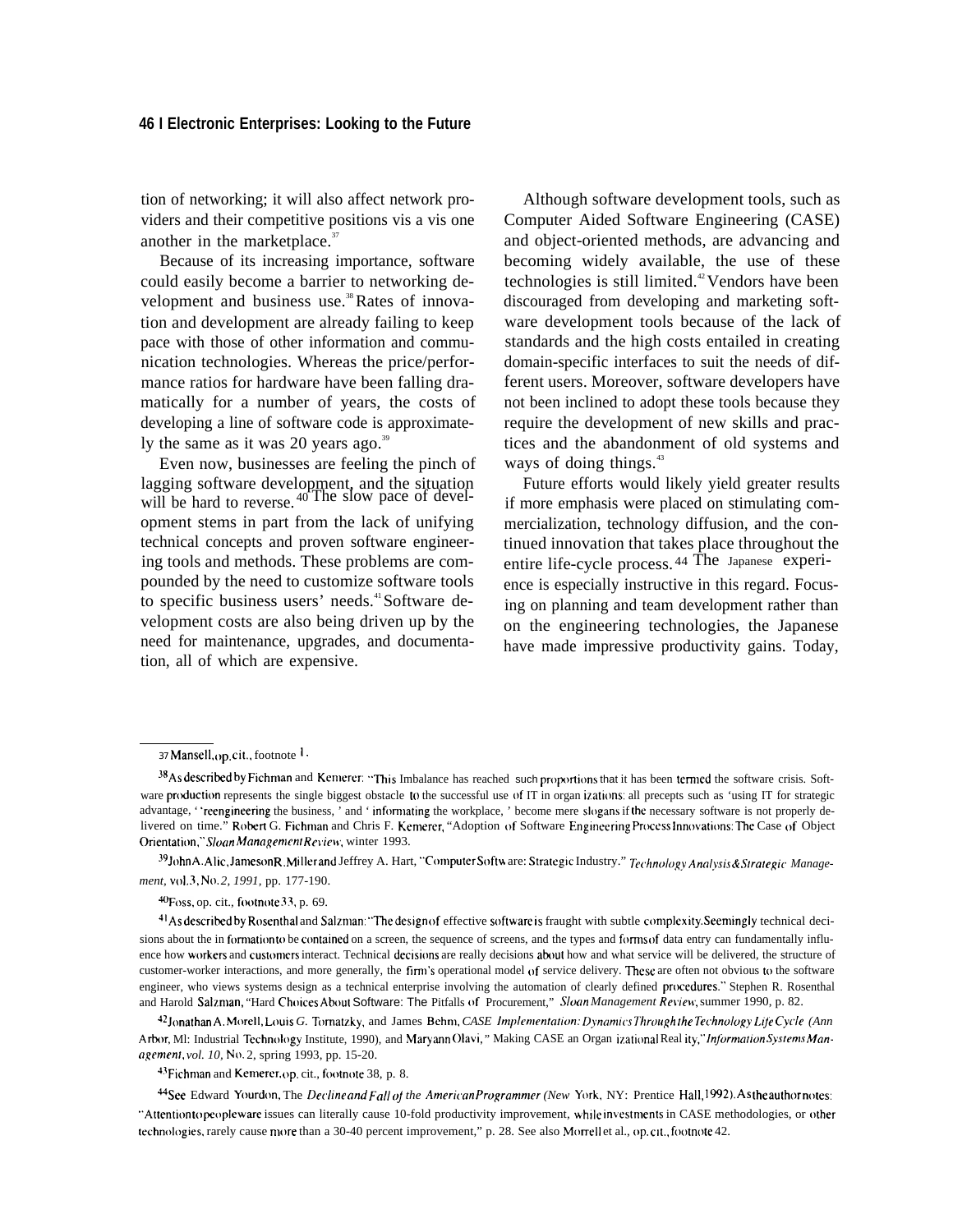it is said that Japanese programmers produce 70 percent more code than their U.S. counterparts, and with fewer than half as many defects.<sup>45</sup>

For best results, users as well as vendors need to be more involved in the processes of software development and acquisition.% While user involvement is necessary for the development of all innovations, it is particularly important in the use of software, which is itself a process tool that has far-reaching organizational impacts. Too often, software fails to measure up to expectations. It may even give rise to unintended consequences because, in the early stages of development, design parameters are not carefully matched to organizational needs.  $47$ 

#### | **Need for a New Regulatory Approach**

There is a growing gap between advances in networking technology and the regulatory framework that governs how these technologies are brought together to comprise a national infrastructure. Although information and communication technologies are increasingly being mixed and matched and used interchangeably to create a variety of networks serving different purposes, national regulators continue to compartmentalize them, setting economic ground rules as if these technologies were quite distinct and unrelated. Moreover, regulators and lawmakers are, at times, so focused on establishing the appropriate rules for how the wide range of vendors and serv ice providers should relate to one another that they often fail to consider the larger consequences that the ensuing network architecture may have for the

economy as a whole. Even less attention is paid to the evolution of private networks and network components that, while falling outside the bailiwick of the Federal Communications Commission's (FCC's) traditional regulatory mission, still constitute part of the infrastructure that supports and sustains economic activities.

Although the divestiture of AT&T had a revolutionary impact on telecommunications worldwide, its effect on U.S. regulatory policy has been much more circumspect.48 Despite the convergence of information and communication technologies and the emergence of new complementary and competing networking components, the FCC continues to deal with each technology-as it has in the past—according to a distinct set of rules. Such an approach makes it difficult to develop a comprehensive and strategic picture of how systems will interconnect and services might best be delivered in the future.

This regulatory approach has major implications not only for infrastructure development, but also for business and the national economy. In economic activities, the value of information and communication technologies greatly increases when technologies are effectively networked together, making it imperative that they be considered in relationship to one another. Thus, for example, American Hospital Supply (AHS) (now Baxter Corp.) did not simply use its EDI network to reduce the cost of exchanging trade data. Instead, it added value to its product by packaging the information generated by the system and bundling it for sale together with its hospital supplies.

<sup>&</sup>lt;sup>45</sup>Michael A. Cusumano, "A Quantitative Analysis of U.S. and Japanese Practice and Performance in Software Development," Manage ment .\$( ience, vol. 36, No. II, November 1989, pp. 1384-1405, Neil Gross, "Now Software Isn't Safe From Japan," Business Week, Jan. 1 I. 1991, p. 84, Mark Crawford, "Software industry Braces for Foreign Onslaught," New Technology Week, Nov. 18, 1991, pp. 1,9: and Douglas Marden, "The Japanese Approach to Software Development" *Chief Information Officer Journal, tel.* 5, No. 4, March April 1993. pp. 18-21.

<sup>&</sup>lt;sup>46</sup>See f<sub>or</sub> instance, Sue Newell, Jacky S<sub>W</sub> an, and Peter Clark, "The Importance of User Design in the Adoption of New Information Technologies," international Journal o/ Operations and Production Management!, vol.13, No.2, 1993, pp. 4-22. See also, Joan Greenbaum and Morten K} ng, *Designat Work" Cooperative Design of Computer Systems* (Hill sdale, NJ: Lawrence Erlbaum Associates, 199 I).

<sup>47</sup> New ell et al., op. cit., footnote 46.

 $^{48}$ For discussions of the post-divestiture regulatory environment, see Robert W. Crandall and Kenneth Flamm (eds.), Changing the Rules: *Technological Change, International Competition and Regulation in Communications (Washington, DC': The Brookings Institution, 1989); see* also Barry Cole (ed.). After the Break-Up: A ssessing the New Post-AT& 7' D/\ estiture Era (New York, NY Columbia University Press, 1991).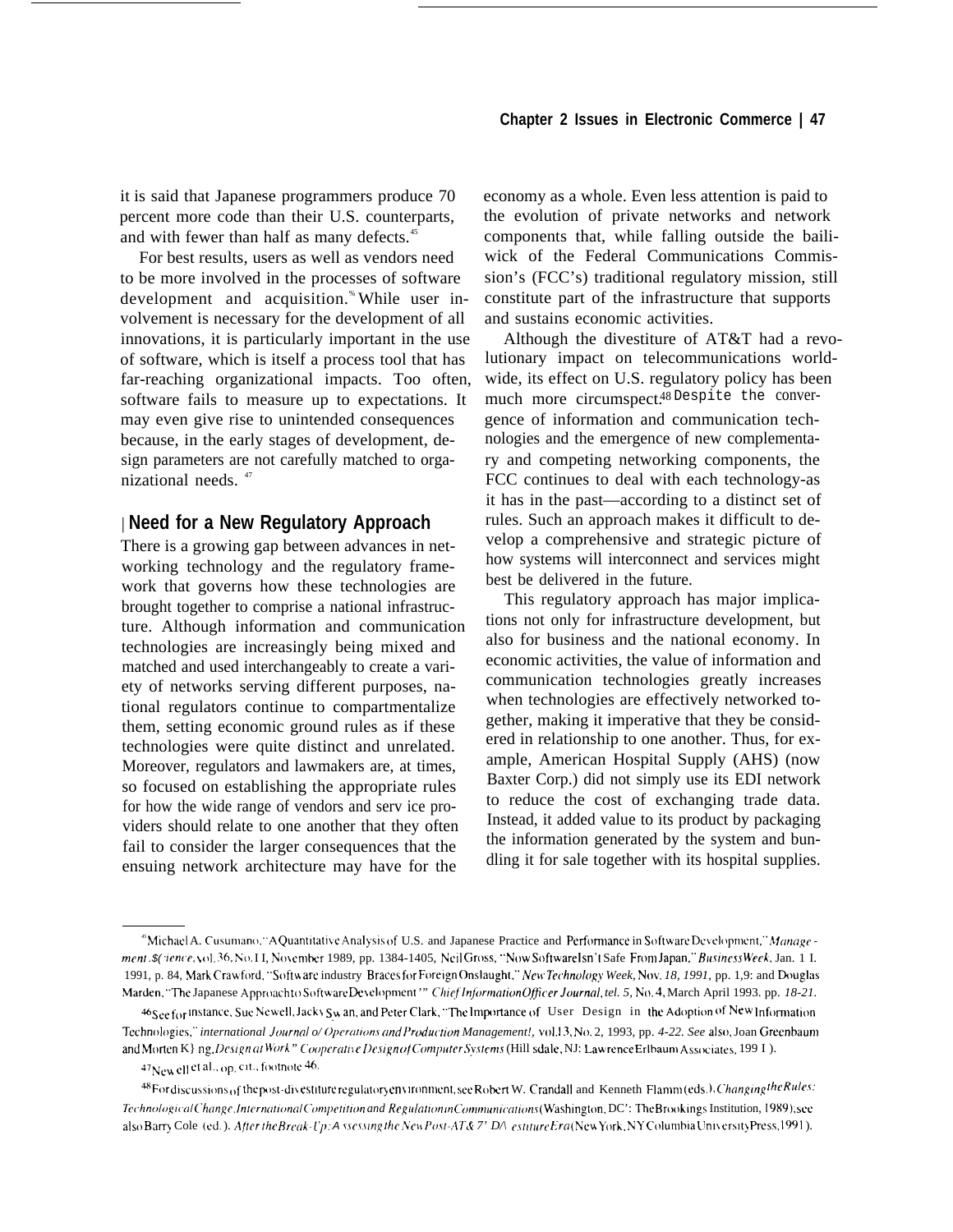#### BOX 2-3: American Information Exchange (AMIX) Network

The American Information Exchange (AMIX) IS an example of one of the Innovative new electronic marketplaces AM IX, which has been in operation since June 1991, is a computerized forum for buying and selling software, research data, newsletters, and consulting services, according to its operators, the network is designed to "shave transaction costs to the bone. " The network facilitates the unbundling of Information, instead of buying one large, expensive report, buyers can access and pay for as much, or as little, Information as they need. Sellers post their products and services online, and if a buyer is interested, the materials are downloaded and the price is debited from his or her credit card. The network pays the seller and keeps a commission Buyers can also use AMIX to advertise their data needs if there is no corresponding seller, the network will provide a mechanism by which buyers and sellers can negotiate a contract to create customized information To be part of the network, all one needs IS a personal computer, a modem, a telephone Iine, and AMIX software

*(continued)*

IBenjamin Wright, "High-Tech Juice Keeps Electronic Emporiums Humming " Computerworld, Oct12,1992. P 112 See also Esther Dyson, "information, Bid and Asked, " Forbes, Aug 20, 1990; Joel N Orr "Join the Information Economy, Computer Aided Engineering April 1992

SOURCE Office of Technology Assessment, 1994

product from its competitors, and thereby gain a strategic advantage.<sup>49</sup>

The internetworking of communication and information technologies adds value in the marketplace as well. For example, an electronic catalog may be useful, but its value is considerably increased if it is put online. It is then accessible to more users and can be updated in real time. Additional value can be added if this network is linked to both an intelligent network that offers 1-800 services and a credit card authorization system. By connecting all these services, an actual exchange can take place. Further benefits can be derived by connecting to an electronic funds transfer system and/or an automated clearinghouse. If, as in the case of the AMIX system, multiple buyers and sellers are linked together on a network, true electronic commerce can occur (see box 2-3). Whether, and under what circumstances, the appropriate interconnections allowing for electronic markets will take place, however, will be determined in part by federal and state regulations.

In this fashion, AHS was able to differentiate its Communication regulations defining vendor relationships and network interconnections will also affect the distribution of economic costs and benefits among American businesses. For example, the FCC regulatory decision to allow interconnection to the public switched network fostered competition and the unbundling of what was once a single, unified telephone system. At the same time, however, this decision shifted the transaction costs entailed in network integration and management from the supplier to the user. These costs are considerable, given the growing variety of technologies from which to choose, the lack of standards and common interfaces, and the complexities involved in assembling networks. Large businesses have thrived in this environment, taking advantage of lower service costs and the opportunity to customize their networks to better meet their needs. Because of their size and resources, large businesses have been able to achieve sufficient economies of scale and scope, making it economical] y feasible for them to develop networks of their own. Given their specialized

<sup>49</sup> Hopper, op. cit., footnote I 7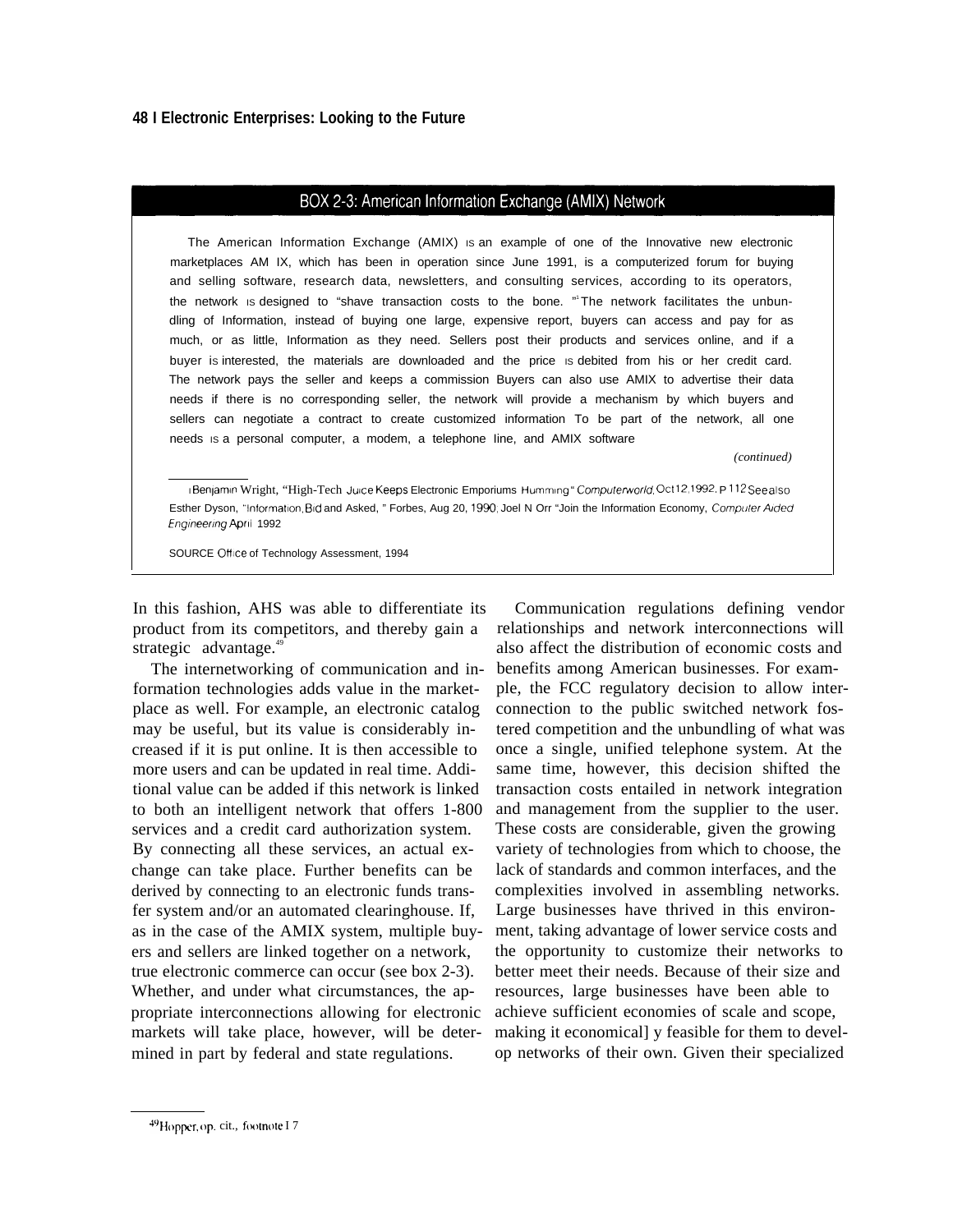

networking capabilities, many of these busi-<br>ple, a small business does not have in-house capanesses—such as Sears and J.C. Penney—have bilities to develop its own proprietary EDI system, been able to market their communication services it will have to bear the full costs of system integraor use them strategically to their competitive ad- tion by paying a value-added network (VAN) provantage.<sup>80</sup> vider, such as GEIS or EDS, to provide the ser-

been disadvantaged by this situation. If, for exam- companies rent EDI mailboxes through which or-

Small businesses, on the other hand, have often vice. Under such an arrangement, the trading

<sup>&</sup>lt;sup>50</sup>See Eli Noam, "The Future of the Public Network: From the Star to the Matrix," Telecommunications, March 1988, pp. 58-59, 90; and J. Cash, W. McFarlan, and J. McKenney, Corporate Information Systems Management, 2nd ed. (Homewood, IL: Irwin, 1988); and Peter G. Keen, Competing in Time: Using Telecommunications for Competitive Advantage (Cambridge, MA: Ballinger Press, 1988).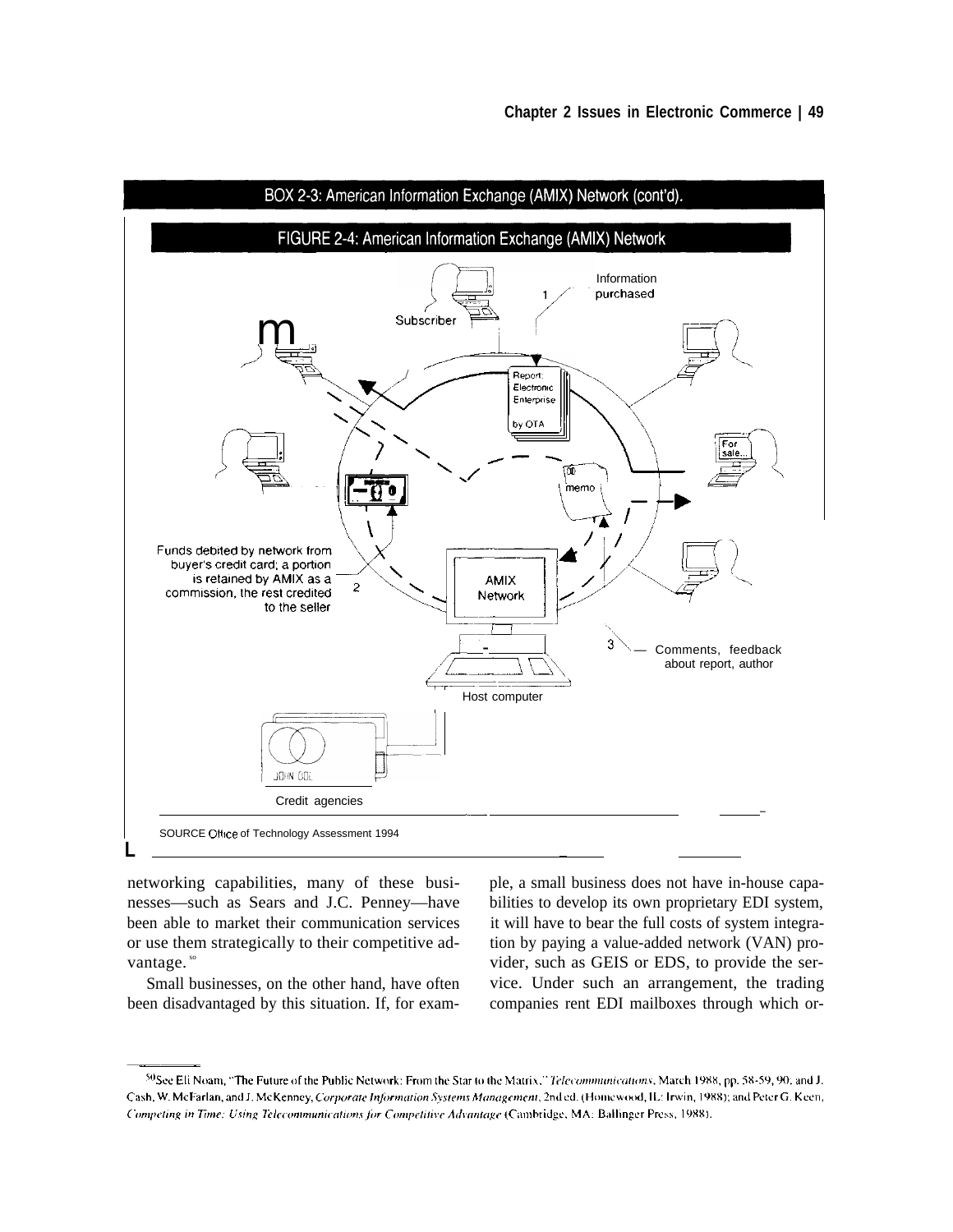ders and invoices are sent and received. This setup can be costly, and it is often inconvenient. Because of the high costs of interconnection, many companies access their mailboxes as infrequently as possible. Restricting usage, however, can defeat the purposes of EDI, which strives to support "just-in-time" de ivery. A company that checks its mailbox on] y once a day could be confronted with a delivery even before any paperwork has been done. $51$ 

The small user could overcome this problem, however, given a different set of interconnection arrangements. With software that is now being developed, businesses will be able to circumvent the VAN and link up their ED] systems through a less expensive transmission medium. such as an architecture like the Internet. In this case. the mailbox would reside on the user workstation instead of with (he VAN provider, Exchanges would likely take place much more frequently, since the user would have more control and the cost would be much less. Equally important, trading partners would be able to send unstructured E-mail messages along with structured EDI messages, which would greatly enhance the effectiveness of the trading partnership. If the Internet were linked to the X 400 E-mail standard, it would also be possible to transmit binary data, computer-aided design and computer-aided manufacturing (CAD-CAM) data, and graphics in this fashion.

It was relatively easy to establ ish rules and regulations governing interconnection when there was a single unified telephone system that was quite distinct and unrelated to other media, such as print and radio-based technologies. All were regulated according to a distinct set of principles. The telephone system operated as a common carrier; print media in accordance with the first amendment; and radio-based media as defined by the "public interest standard."<sup>52</sup>As communication and information technologies converge, and service providers merge accordingly, regulators and lawmakers will need to determine which set of principles should apply.

With the growth in competition, the packaging together of information with communication networks, and the development of private networking, fewer and fewer services are likely to fall within the traditional realm of common carriage. While this development may make sense with respect to the changes that are taking place within the telecommunication and information technology market, it might be problematic with respect to the economy as a whole. Common carriage rcgulation assures equitable access and interconnection to essential facilities. To the extent that networked information systems come to operate increasingly as true electronic markets, more and more issues relating to the principal of essential facilities will certainly arise.<sup>53</sup>

## **LINKING TECHNOLOGY AND ORGANIZATIONAL INNOVATIONS**

Many business and government leaders look to information and communication technologies to

<sup>&</sup>lt;sup>51</sup>Personal communication, Jonathan Morell, Industrial Technology Institute, Sept. 7, 1993.

<sup>52</sup>Ithiel de Sola Pool, Technologies of Freedom (Cambridge, MA: Harvard University Press, 1983); see also U.S. Congress, Office of Technology Assessment, Critical Connections: Communication for the Future, OTA-CIT-407 (Washington, DC: U.S. Government Printing Office, 1990), esp. ch. 4.

<sup>53</sup>Wildman and Guerin-Calvert, op. cit., footnote 19. See also Konsynski, op. cit., footnote 16, who, in response to the question of whether government will still have a role, replied: "Yes, because the government has an abiding interest in ensuring that systems built to facilitate business among competing companies are not designed or used in ways that give any business unfair competitive advantage. This principle has been enforced with much controversy in the United States, where the airline reservation systems have come under government orders to alter the ways their systems perform in order to eliminate systemic unfair competitive practices that were facilitated by the designs. We can expect similar concerns to arise with respect to horizontal EDI systems, and in many cases, government agencies are likely to look upon such systems as analogs of "common carrier" networks such as the telephone system. Although such systems can be privatized, as in the Singapore Tradenet System, the government will probably be required to have an ongoing role, ensuring that key social objectives are upheld in the actual functioning of the system."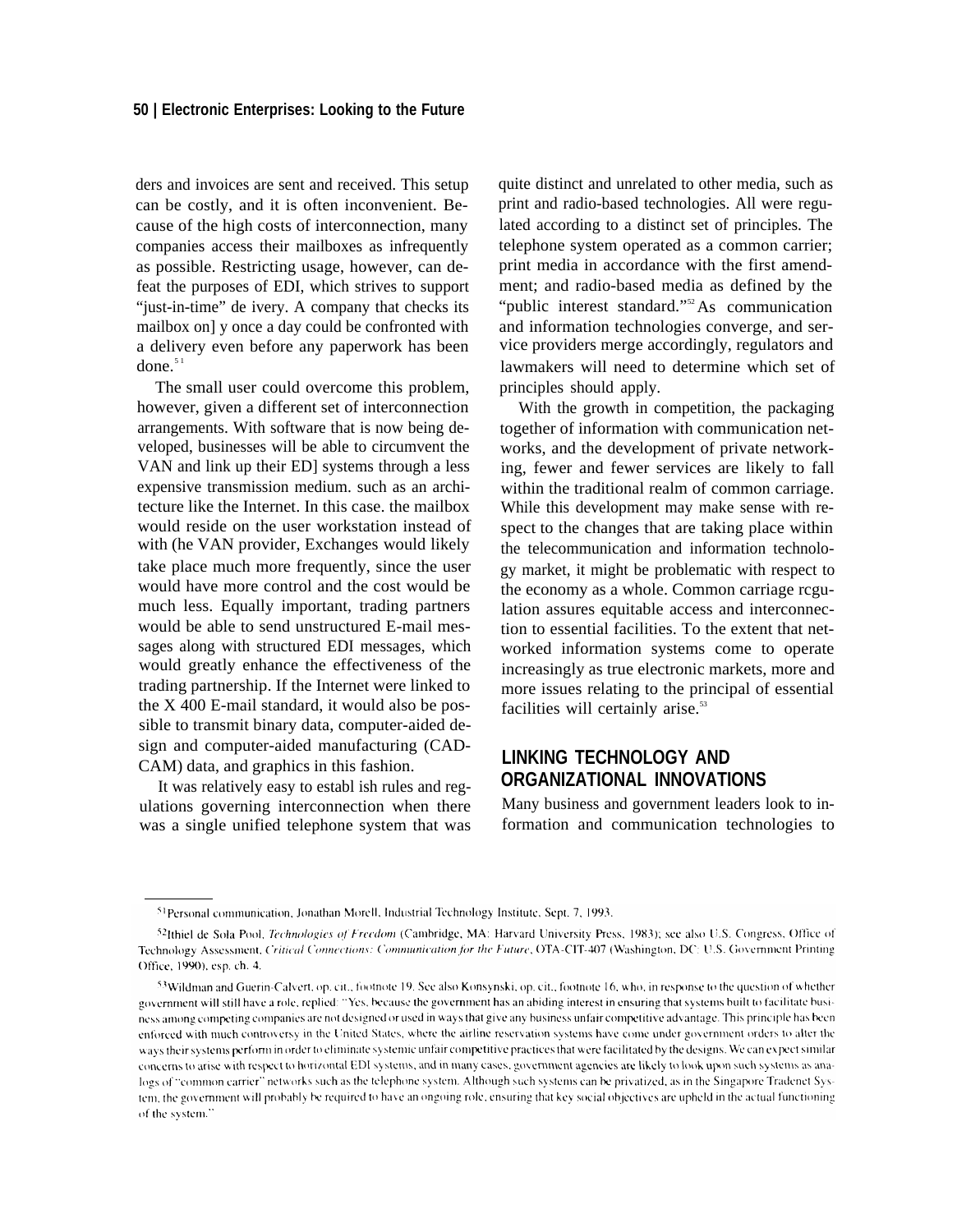help American business regain its competitive position and adapt to its rapidly changing economic environment. Experience to date, however, demonstrates that technology alone will not be enough. In cases where technology has made a critical difference it has been employed in conjunction with successful organizational change. Similarly, most obstacles to success have been organizational rather than technological. To develop appropriate technology-based strategies that are sufficiently responsive to the fundamental changes taking place around them, businesses will need to reengineer their business relationships and their ways of thinking about the nature of the business enterprise itself.

Over the past two decades, American business has invested heavily in information and communication technologies to boost productivity. Between 1970 and 1988, for examp]e, the share of information technology as a percentage of stock of capital equipment increased from 16.4 percent to 20.7 percent in the service sector, and from 1.6 percent to 10.6 percent in manufacturing. $54$  In 1990 alone, American businesses spent over \$61 billion on hardware, \$18 billion on software, and over \$75 billion on data-processing and computer services.<sup>55</sup>

In spite of the enthusiasm with which American businesses made these sizable investments. the results to date have been disappointing. Although U.S. business investment in information technology has exceeded that of all other major industrial countries, U.S. productivity has not followed suit.<sup>56</sup> Until very recently, productivity gains have been essentially stagnant in services. the very sector in which information technology investment has been highest .<sup>57</sup> only very recently has this trend begun to reverse, with productivity gains in services averaging 2.6 percent over the last seven quarters.<sup>58</sup>

Economists and other business analysts have explained the elusiveness of technology benefits-the so called "productivity paradox''-in a variety of ways.<sup>59</sup> Some have argued that existing productivity measures are out of date. They point out that, while the ratio of output to inputs may have sufficed to measure growth rates in an era of mass production, such a measure is inadequate in a service economy where time. convenience, and customized production are so highly Valued. Others caution against confusing cause and effect, noting that, had investment in information technology not taken place, productivity gains

<sup>57</sup>Stephen S. Roach, Making Technology Work (New York, NY: Morgan Stanley, Special Economic Study, Apr. 16, 1993), p. 3.

<sup>54</sup> David L, Schmitt -- Reengineering the organ ization Using Information Technology, *"Journal of Systems Management*, January 1993, p. 4,

<sup>&</sup>lt;sup>55</sup>U.S. Department of Commerce, *US Industrial Outlook 1991* (Washington, DC: U.S. Government Printing Office, 1991).

<sup>&</sup>lt;sup>56</sup>R. J. Gordon and Martin Neil Baily, "Measurement Issues and the Productivity Slowdown in Five Major Industrial Countries," Technology and Productivity: The Challenge for Economic Policy (Paris, France: OECD, 1991).

<sup>&#</sup>x27;Xl bid,, p, 5.

 $^{59}$ Foroverall discussions, see Martin Neil Baily and Robert J. Gordon, "The Productivity Slowdown, Measurement Issues, and the E\ pit)ston of Computer Power," Brookings Papers on Economic Activity, vol. 2, 1988; Gordon and Baily, op. cit., footnote 56, Paul Strassman, The BusinessValueso/ Computers (New Canaan, CT: The Information Economics Press, 1990); and Paul Attewell, "Information Technology and the Productivity Paradox ," version 3.1, July 1992, funded in part by a grant #1ST 8644358 from the Information Technology and ( )rgani/ations program of the National Science Foundation. For an alternative point of view, see Erik Brynjolfsson, "Is Information Systems Spending Productive:New Evidence and New Results." MIT Sloan School, Working Paper #3S71 -93.

 $^{60}$ OTA Workshop on the Productivity Paradox, Harvard University, Ma\ 10, 1993. See also, Peter R. Richardson and John R .M. Gordon "Measuring Total Manufacturing Performance," Management Review, winter 1980, pp. 47-57, Young Kyu Son and Chan S. Park, "Economic Measure of Productivity, Quality and Flex ibility m Advanced Manufacturing Systems," *Journal of Manufacturing Systems*,  $\chi$  [1. 6, No.3; and Timothy Bresnahan, "Measuring Spillovers from Technical Advance: Mainframe Computers In Financial Services," American EconomicRe **\**1['ti . k ( ~i. 76. N{). ~, ] 986, pp. 742-755.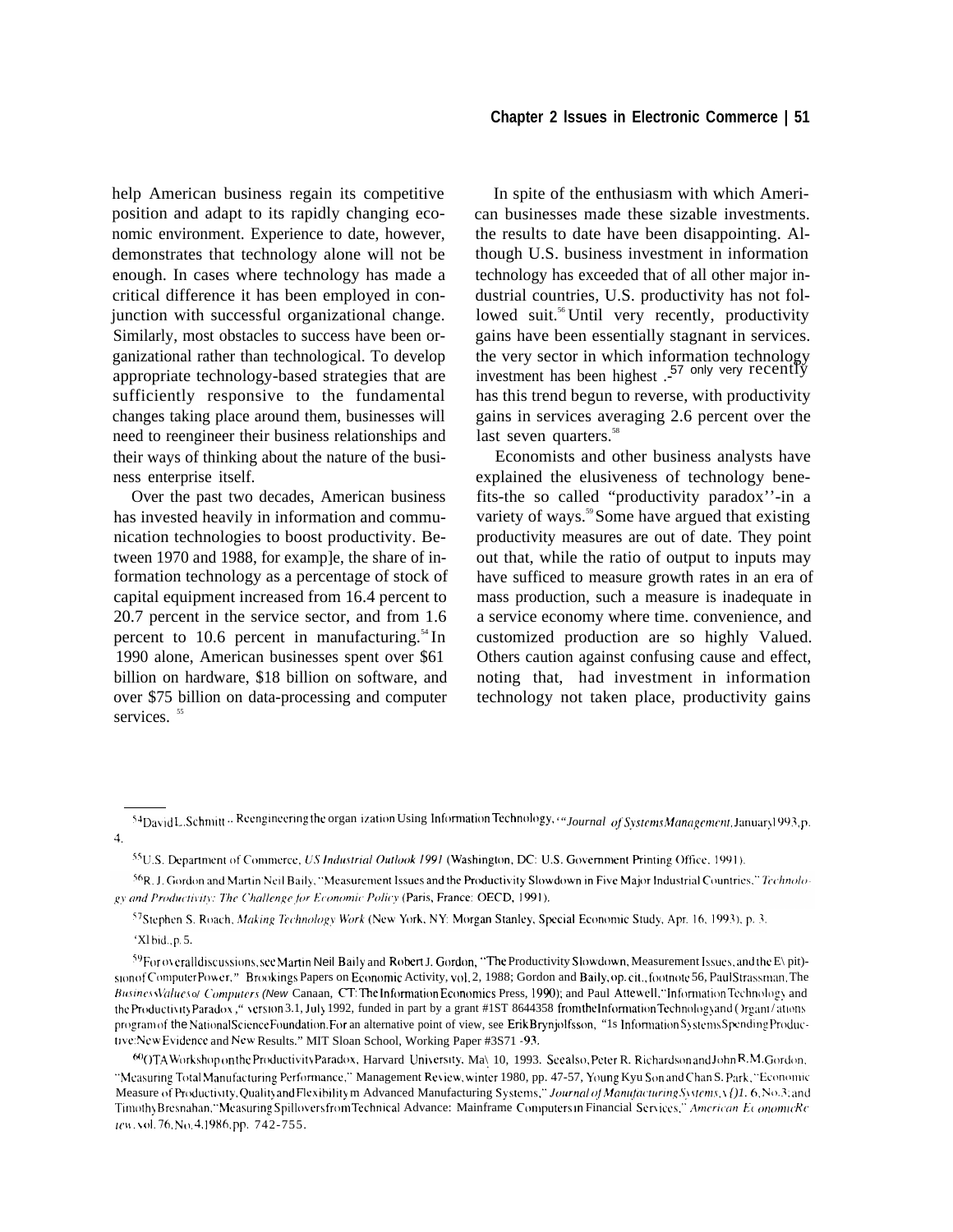may have been even lower. <sup>61</sup>Still others question the existence of a productivity paradox, noting that it can take a number of years to reap the benefits of a new technology, especially in cases involving networked technologies.<sup>62</sup>

Although differing in their assessments of the productivity paradox, many analysts agree that information and communication technologies will not yield substantial gains unless American businesses use them to instigate major organizational change. 63 Embodying social relations and supporting social interactions, communication and information technologies are indeed powerful forces for change. However, if they are to have their intended effect, new technologies will need to be carefully integrated into their organizational environment, taking full account and advantage of the "way people work, learn, and innovate."<sup>64</sup> These technologies will also need to revolutionize the mind-set of those working within business or-

ganizations, awakening them to the full range of new organizational possibilities.<sup>6s</sup> The lack of mutual adaptation will serve to undermine these efforts<sup>66</sup> (see box 2-4).

Problems of this nature have already become apparent, for example, in the case of business networks. Cooperative partnerships offer a wide range of benefits. $\sigma$  In a rapidl y changing environment, they permit firms to enjoy a measure of stability without sacrificing all their flexibility.<sup>68</sup> Partnering benefits can be distributed in two ways. Linked to a large customer or supplier, for example, a small firm can gain access to new markets; share in cost reductions resulting from greater economies of scale; reduce the time required to develop new products; gain access to technology and process innovations; improve quality; provide mutual assistance in a crisis; receive greater market feedback; and receive better financial

<sup>64</sup>As Brown and Duguid note: "Organizational survival may far less depend on more sophisticated technology devices than on a more sophisticated understanding of the way peoplelearn, work, and innovate," John Seely Brown and Paul Duguid, "Innovation in the Workplace A Perspective on Organizational Learning," paper prepared for the Carnegie Mellon University Conference on Organizational Learning, May 1989, p. 3. See also Steven Stanton, Michael Hammer, and Bradford Power, "Reengineering: Getting Everyone on Board," IT Magazine, April 1993, pp. 22-27.

 $"1$  bid., p. 7.

66 Henry Mintzberg and Frances Westley, "Cycles of Organizational Change, " Strategic Management Journal, vol.13, 1992, pp. 39-59, As the authors point out, organizational change can take place from both the top down and the bottom up. But, as in the case of al I innovations, organizational changes will be redeveloped and reinterpreted to address the situation at hand.

67 Mark D.)]] inger and Peggy Golden, "Interorganizational and Collective Strategies in Small Firms: Environmental E; ffects and Perfor*mance,'' Journal of Management, vol.* 18, No. 4, 1992. As the authors point trot: "The future looks more cooperative than we believe. Perhaps the sun i\  $\sigma$ rs of the competitive game are the ones who now participate in the cooperative game. As the global economy evolves, strategic alliances are the future and competition will primarily take place among alliances. The advantage of participating in these alliances are multiple and manifest and firms scramble to be members. In other words, firms compete to cooperate."

<sup>68</sup> Andrea Larson "Partner Network: Leveraging External Ties To Improve Entrepreneurial Performance "" *Journal of Business Venturing*, vol. 6, 1991, pp. 173-188. See also, Peter Srni th Ring and Andrew H. Van de Ven, "Structuring Cooperative Relationships Between Organizations," Strategic Management Journal, vol.13, 1992, pp. 483-498.

<sup>6&</sup>lt;sup>1</sup> William Bowen, "The Puny Payoff from Office Automation," *Fortune*, May 26, 1986.

 $62$  David, op. cit, footnote 6.

 $63A_5$  Haves and Jaikumar note  $\cdot$ Still, most U.S. managers arc having difficulty reaping these advantages. For years, manufacturers have acquired new equipment much i n the way a fam ily buys a new car. Drive out the old, drive in [he new, enjoy the faster, smoother, more economical ride—and go on with Ii fe as before. With the new technology, however, "as before" can mean disaster. Executives are discovering that acquiring an FMS [flex ible manufacturing system] or any of the other manufacturing systems is more like replacing that old car with a helicopter." Robert H. Hayes and Ramchandran Jaikumar, "'Manufacturing's Crisis: New Technologies, Obsolete Organizations," Harvard Business Review, September-October, 1988, pp. 77-85.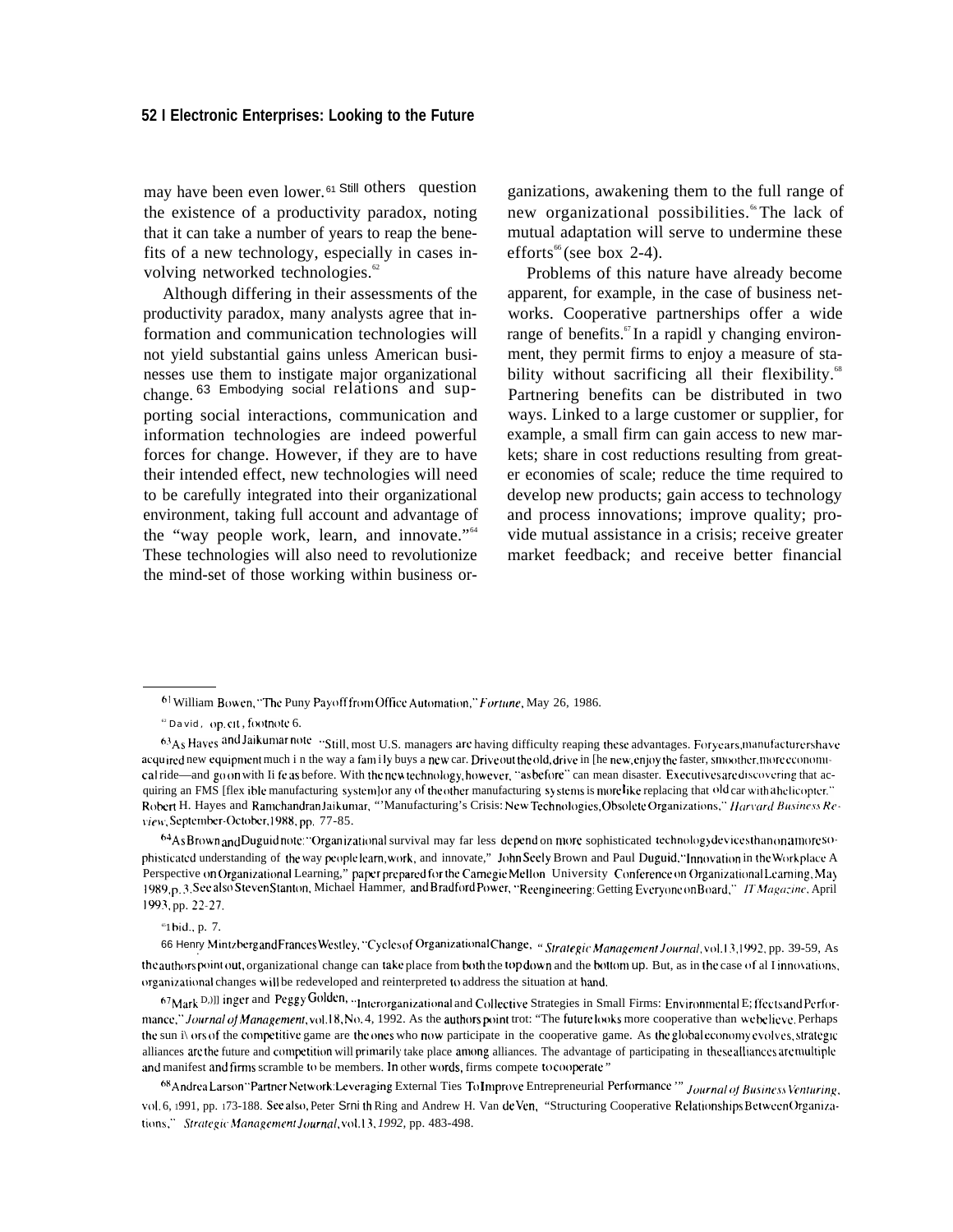#### BOX 2-4: Organizational Restructuring: The Cases of Saturn and Ford

The great successes in recent years of foreign-based automobile manufacturers in the American small-car market have led the big three American automakers to reassess managerial approaches and production processes Faced with declining market share and well publicized management troubles, General Motors (GM), the nation's largest automobile manufacturer, launched the Saturn Corp in 1983 to compete in this Important segment of the market

I

I

The Saturn Corp was created from scratch as a subsidiary of GM, but with sufficient distance from the parent company to allow a new corporate philosophy. In order to compete against Honda, Toyota. and Nissan, Saturn is experimenting with markedly new ways of designing, building, and even selling cars The company's hallmark is its reemphasis on people—both its workers and customers Instead of a dichotomy between management and labor, Saturn organizes the company in teams, each of which IS responsible for its performance, budget, and hlring, further, the involvement of team members in decisions about production and the product is a significant departure from normal practice and is often credited with Improving the quality of the work environment and the product itself A second innovation Is the integration of computers into the design and production of Saturn cars With support from GMs EDS subsdiary, Saturn electronically connects the various departments—for example, directing purchasing to order parts to match a production schedule—as well as Important suppliers the network even Iinks with dealers to track information on customer preferences and automobile maintenance

The Ford Motor Co , in 1926, faced an analogous predicament declining market share was proof that the philosophy and manufacturing process that had worked so successfully for the Model T had become obsolete In order to build a new product line, it was necessary for Ford to rebuild its company

During the first two decades of the 20th century, Henry Ford and his motor company revolutionized manufacturing with the introduction of assembly -line mass production for the flagship Model T Ford and emphasized maximum production at minimum cost, though there were numerous refinements of the process in the course of the Model T's illustrious 20-year history, the product itself remained remarkably similar Ford's hallmark was to build cars in very large quantities using machine tools specifically designed for a single task similarly, Ford realized significant Improvements in productivity by breaking down human tasks into very small pieces Ford refined the assembly-line system of production to such a degree that no competitor could match Ford on price however, this great efficiency came at the expense of Innovation, and GMs Chevrolet division Instead won over consumers in Increasing proportions on the basis of more modern styling and a greater variety of features and options, such as colors other than black

By 1926, when the 15-millionth Model T came off the assembly Iine, Ford's market share had slipped to 30 percent from a peak of over 50 percent in 1921 In that year, Ford announced that it would stop making the Model T and Introduce a new car, the Model A. In doing so, Ford largely revamped its own organization, purging the company of the old management, the company also relocated to a new facility and redesigned the production tools and process in preparation for the new Model A

SOURCES David A Hounshell From the American System to Mass Production 1800-1932 (Baltimore MD The Johns Hopkins Un versity Press 1984) pp 217-301 Kevin Doyle "Can Saturn Save GM?" Incentive. December 1992, pp 30-37 Keith A linton and L sa W Churltch Managing and Measuring the Performance of Vehicle Design at Saturn, ' 1993 AACE Transactions Jeremy Main Computers of the World Unitel Fortune Sept 24, 199(, PP 115-122, John Teresko "Engineering Where Competitive Success Begins Industry Week Nov 19 1990 pp 30-34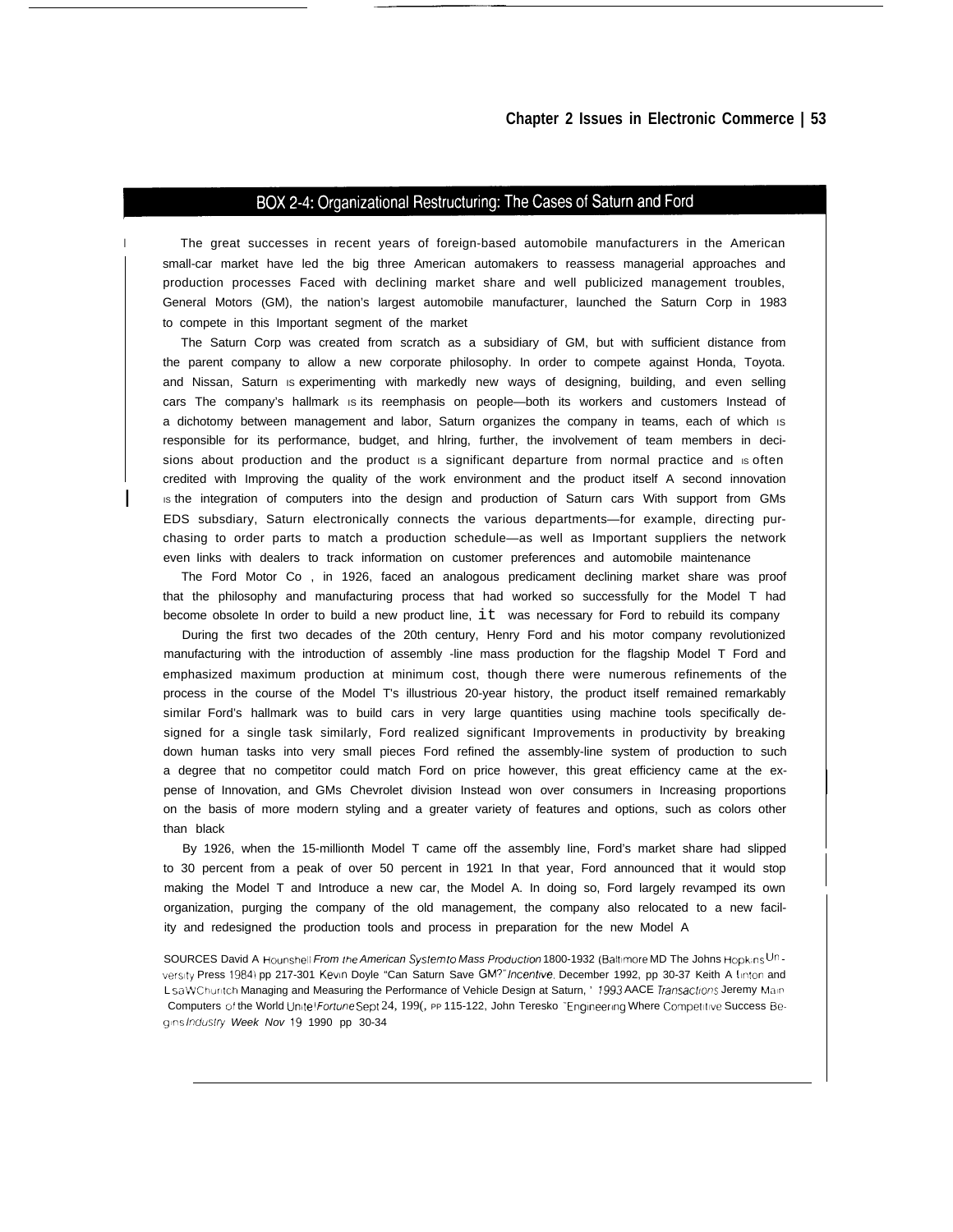#### **54 I Electronic Enterprises: Looking to the Future**

terms.<sup>69</sup> Larger firms that are parties to such arrangements also gain; most important, small firms can help them gain access to future markets as well as provide a stimulus for innovation and change .70

Establishing such arrangements is not without difficulties, however. Above all, successful networking takes time and continued effort; it requires that trust be established over time through a process of repeated successful transactions.<sup>71</sup>It also requires a commitment and willingness to share all forms of information among business partners<sup> $n$ </sup>(see figure 2-5). Having been steeped in a bureaucratic and competitive mentality, many businesses have found it difficult to shift from an adversarial approach to a more cooperative one. For example, many manufacturers find it difficult to commit to a specific set of suppliers.<sup>73</sup> And, even after making such a commitment, they are reluctant to share proprietary product data. At the same time, suppliers have been unwilling to let their customers, or other competing suppliers, share their cost data.<sup>74</sup> Failure to share information within firms also inhibits partnering, since effective interorganizational relations require cooperation across all sectors of both firms.<sup>75</sup>

Total quality management (TQM) groups have encountered similar problems. The concept of TQM, which traces its early roots back as far as the 1920s, gained considerable popularity in the late 1970s and early 1980s when American manufacturers learned from their successful Japanese counterparts that it is quality, and not just cost, that drives sales in a post-industrial economy.<sup>76</sup> Fundamental to total quality management is the assumption that, when things go wrong, the problem generally stems from organizational rather than human failures. To solve such organizational problems, TQM calls for employees, working in teams and closely with management, to identify the problems and find ways to overcome them. Work teams also need access to company-wide information to properly analyze issues and solve problems. $\frac{7}{7}$ 

Although American businesses have taken many formal steps to adopt team-based, quality-

'zMark Dodgs(m, "'Lcaming, Trust, and Technological Collaboration," *Human Re/a(ions, vol. 46, No, 1,* January 1993, pp. *77-95.*

74~ee Max Munday, "Buyer-Supp]ler Pannerships and Cost Data Disclosure, " *Management Accounting,* June 1992, pp. 28-36.

<sup>69</sup>Ibid., p. 179

<sup>&#</sup>x27;"Ibid., p. 180.

<sup>71</sup> As described by Ring and Van de Ven: "Reliance on trust by organizations can be expected to emerge between business partners only when they have successfully completed transactions in the past and they perceive one another as complying with norms and equity. The more frequently the parties have successfully transacted, the more I ikely they will bring higher levels of trust to subsequent transactions. As the level of trusl increases, greater reliance may be placed on the actions of the trusted party. " Ibid., p. 489. See also R.G. Eccles and D. Crane, "Managing Through Networks in Investment Banking," *California Management Review, vol.* 30, 1987, pp. 176-195.

 $^{73}$ As noted b, Richardson: "Developing long-term, tightly integrated relationships with fewer suppliers, especially with a sole source, conflicts with conventional wisdom and historical U.S. practice. "James Richardson, "Restructuring Supplier Relationships in U.S. Manufacturing for improved Quality," Management International Review, vol. 33, Special Issue, January 1993, p. 55. See also, Martin Everett, "Why Partners" Sometimes Part," Sales *and Marketing Management,* April 1993, pp. 69-74.

<sup>75</sup> See Morels M Kleiner and Marvin L. Bouillon, "information" Sharing of Sensitive Business Data With Employ ees," *Industrial Relations*, vol. 30, fall 1991, pp. 480-491. Motohiro Morishima, "Information Sharing and Firm Performance in Japan," *Industrial Relations, vol. 30, No. 1*, winter 1991, pp. 37-61. See also Motohiro Morishima, "information Sharing and Firm Performance in Japan," *Industrial Relations*, vol. 30, *N(). 1,* winter 1991. pp. 37-61.

 $76$ For a discussion of the history and philosophy" of TQM, see Stephen J. Harrison and Ronald Stupak, "Total Quality Management: The Organizational Equivalent of Truth in Public Administration Theory and Practice," *Public Administration Quarterly,* pp. 420-429.

 $^{\prime\prime}$ 1 bid., p. 424.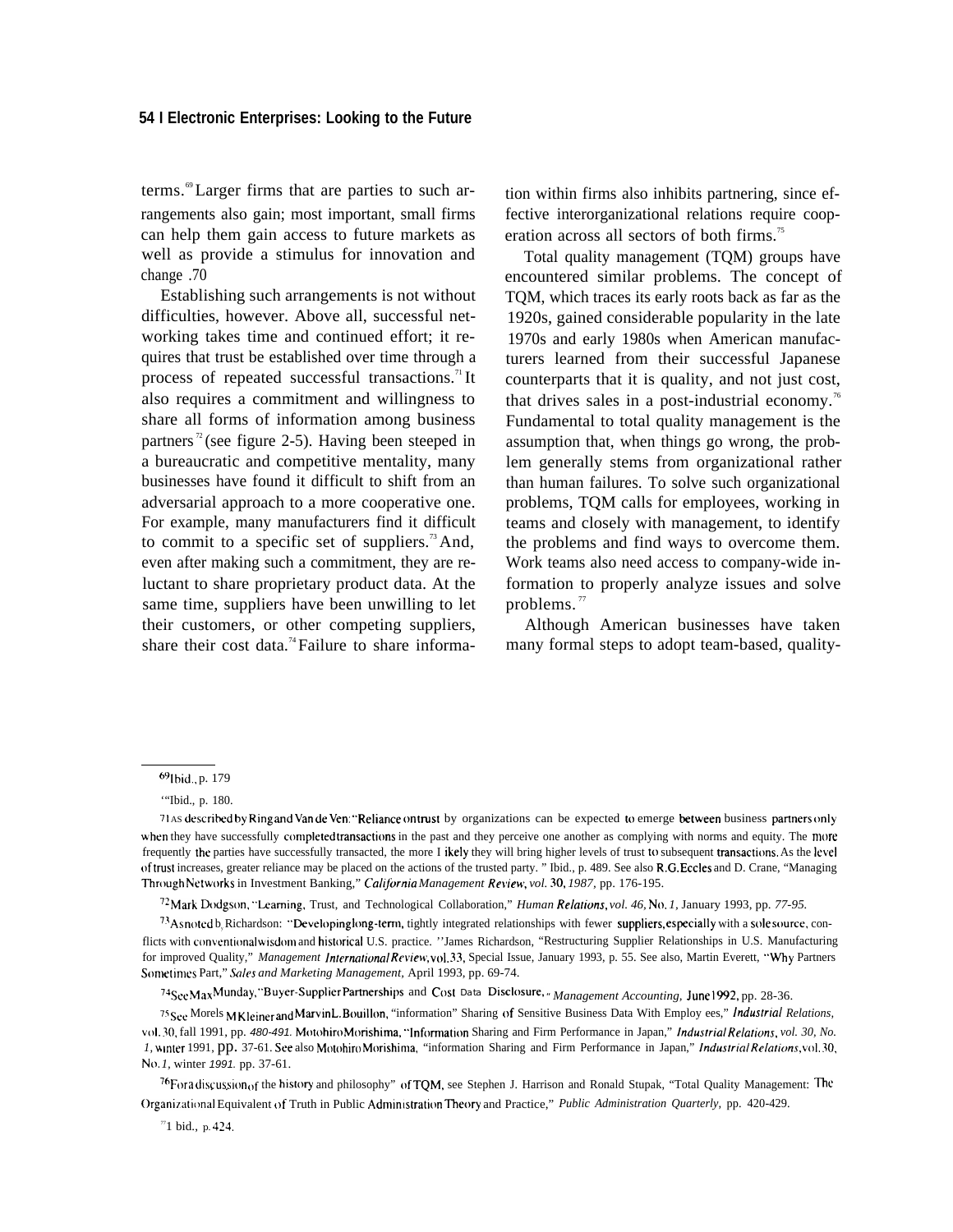

FIGURE 2-5: Forming the Partnership: A Two-Stage Process

SOURCE Andrea Larson Partner Networks Leveraging External Ties to Improve Entrepreneurial Performance Journal of Business Venturing May 1991

oriented approaches, many old behavioral pat- on the other hand, must not only be willing to learn terns persist. <sup>8</sup>To implement TQM, management new skills and adapt to different incentives and remust renounce its traditional hierarchical style— ward structures; they must also trust managebased on the specialization of tasks, workplace ment's intentions. This will be hard to do, given stability, product iv it y, obedience, and control--in years of adversarial relations. It is even more diffi favor of a more trust-oriented approach that calls cult when TQM groups are established as part of a for leaders who can inspire group motivation, loy - total business reengineering process. in which alty, commitment, and worker pride.<sup>79</sup> Workers, case jobs might be at stake .80 Under such circum-

 $^{78}$ In a study comparing U.S. and Japanese quality management styles, Ebrahimpour and Cullen found, for example, that "A merican managersemphasize concrete results rather than processes. Additionally, they make decisions in a less participate\ efashion than do Japanese. Individual responsibility and top-down decision making appear to be common features of the Americans} stem. Furthermore, the U.S. managementfavors a controlmechanismbasedonclose supervision and an explicit formal control patter n." Mailing Ebrahimpour and JohnB. Cullen, "Quality Management In Japanese and American Firms Operating in the United States: A Comparative Study of Styles and Motivational Beliefs," Management /r] ternational Review, vol.33, Special Issue, January 1993, p. 37. See also David Graves, "Forgetthe Myths and Get on With TQM-Fast," National Productivity Review, summer 1993. See also Thomas Bailey, "Organizational Innovations in the Apparel Industry," Industrial Relations, vol. 32, No. 1, winter I 992, pp. 30-48.

 $79$ <sup>+</sup>  $\frac{1}{4}$  arrison and Stupak, op. cit., footnote 76, pp.  $4.6$  " $429$ 

<sup>80</sup> David Fagiano, "The Downsizing and Loy alty Conundrum,", Management Review, June 1993. p. 4.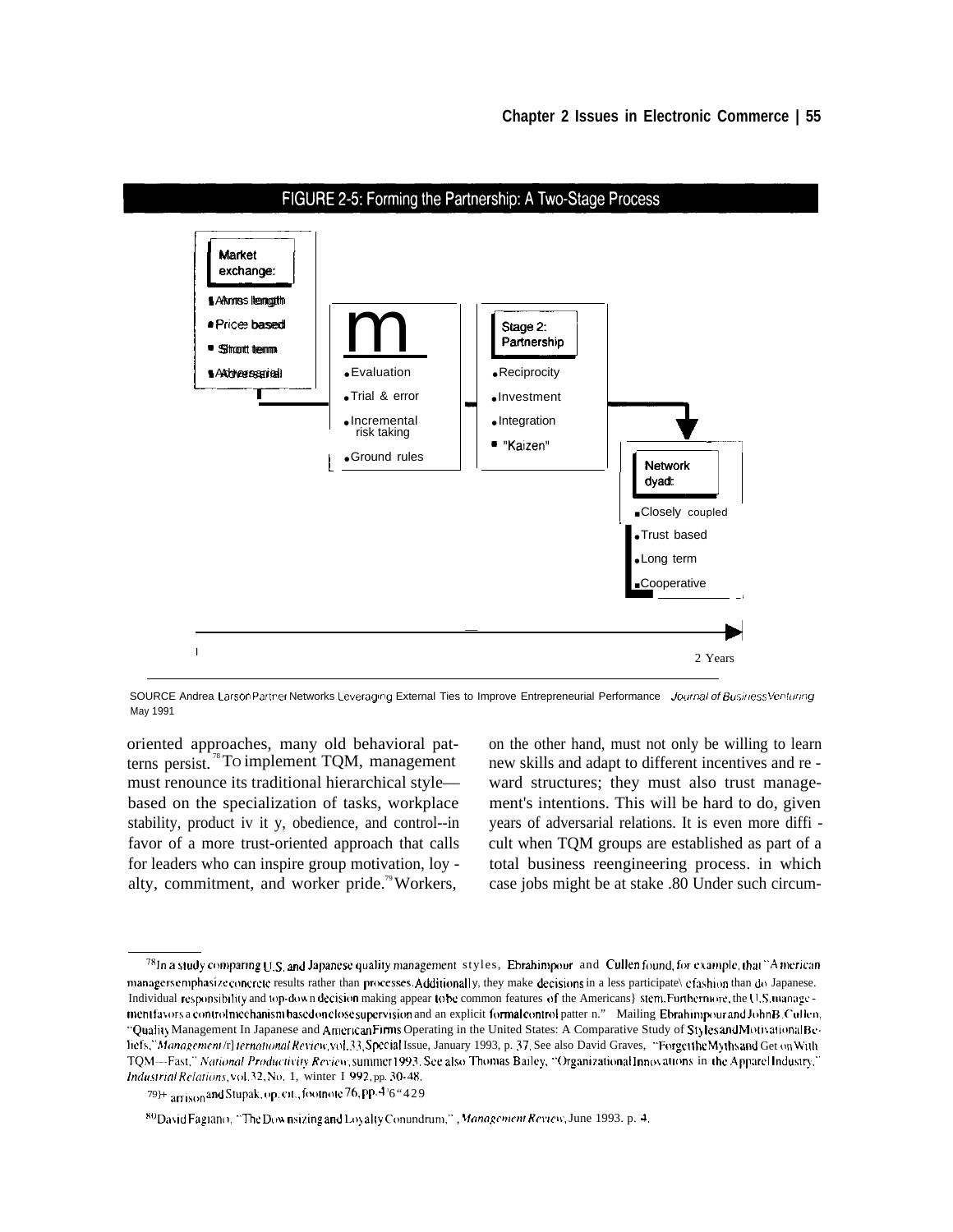#### **56 | Electronic Enterprises: Looking to the Future**

stances, it is not surprising **that** many quality management programs have yet to show clear-cut positive results.<sup>81</sup>

Technology, although by no means a panacea, offers one way of breaking out of this organizational impasse. As Michael Hammer, a leading proponent of business engineering, has pointed out, "The power of the new technologies is that they allow you to redefine what your problem is. " $8^2$ And there are clearly many who agree. According to one estimate, the work flow software market in the United States will grow tenfold by 1996, when it will constitute a \$2.5 billion industry.<sup>83</sup>

There is a major problem is viewing technology in this way, however. Like organizational innovations, technology is viewed all too often as a "fix" to be implemented from the top down. Although technology plays a major role in structuring human relations, rarely do businesses, or the people working in them, play a major role in its design. The real choices about technologies are not made when vendors put them up for sale on the market, but when the problem to be solved is first defined. As experience with TQM groups demonstrates, the task of identifying problems is often performed best by those who are doing the work.<sup>84</sup>

## **NEED FOR A FLEXIBLE WORKFORCE**

Over the last several decades, the U.S. workforce has undergone tremendous change as businesses implemented information technology. With new advances in the technology and new organizational forms emerging to use them, workforce changes will likely continue. Furthermore, the overall shift in the structure of the economy from one dominated by mass production to one that is more flexible and centered on services will require a workforce that is similarly flexible and skilled. Experience indicates that information technologies can both upskill and deskill jobs. Recent advances in information technology, however, will likely have more significant impacts because they can increase the levels of both cooperation and control in workplaces. These changes are not understood nearly as well as the role of information technology in affecting skill levels.

The demands for increased flexibility and lower costs are forcing American business to reconsider traditional management techniques. The success of Japanese workplace practices has motivated American businesses to emulate them. Continuous improvement (kaizen), lean production, and just-in-time (kanban) manufacturing are the new standards of performance in production, distribution, and retail. Similarly, the forming of worker teams and quality circles to motivate employees is gaining adherents. This approach to work sees cooperation as a central goal. Employers recognize that encouraging employees to share the firm's goals is not only profitable in the long run, but also necessary for the development of flexible response processes.

Information technology supports these shifts to **new** ways of managing. EDI, for example, is a critical component in just-in-time distribution because it allows suppliers and customers to coor-

<sup>8&</sup>lt;sup>1</sup>See John Iacovini, "The Human Side of Organizational Change,"" *Training and Development*, January 1993, pp. 65-68. As (he author notes: "Research has shown that few quality-improvement efforts go beyond lip service. Examined more closely, most quality failures result from some fundamental imbalances between the human and business sides of change." I bid., p. 65. See also Richard S. Belous, "Human Resource Flexibility and Equity: Difficult Questions for Business, Labor and Government," *Journal of Labor Research*, vol. 10, No. 1, winter 1989, pp. 67-72.

<sup>82</sup> Michael Hammer, "Reengineering," *Across the Board*, June 1993, p. 32. See Also Ram Charan, "How Networks Reshape Organizations-for Results," *Harvard Business Review,* September-October 1991, pp. 104-115.

<sup>83</sup> John Gantz, "Surviving the Re-engineering Revolution," *Networking Management*, January 1993, pp. 20-21.

<sup>84</sup>Robert J. Thomas, What Machines Can't Do: Politics and Technology in the Industrial Enterprise (Berkeley, CA: University of California Press, in press). See also John Alic, "Who Designs Work? Organizing Production in an Age of High Technology," Technology and Society, vol. *] 2, ]990,* pp. *301-317.*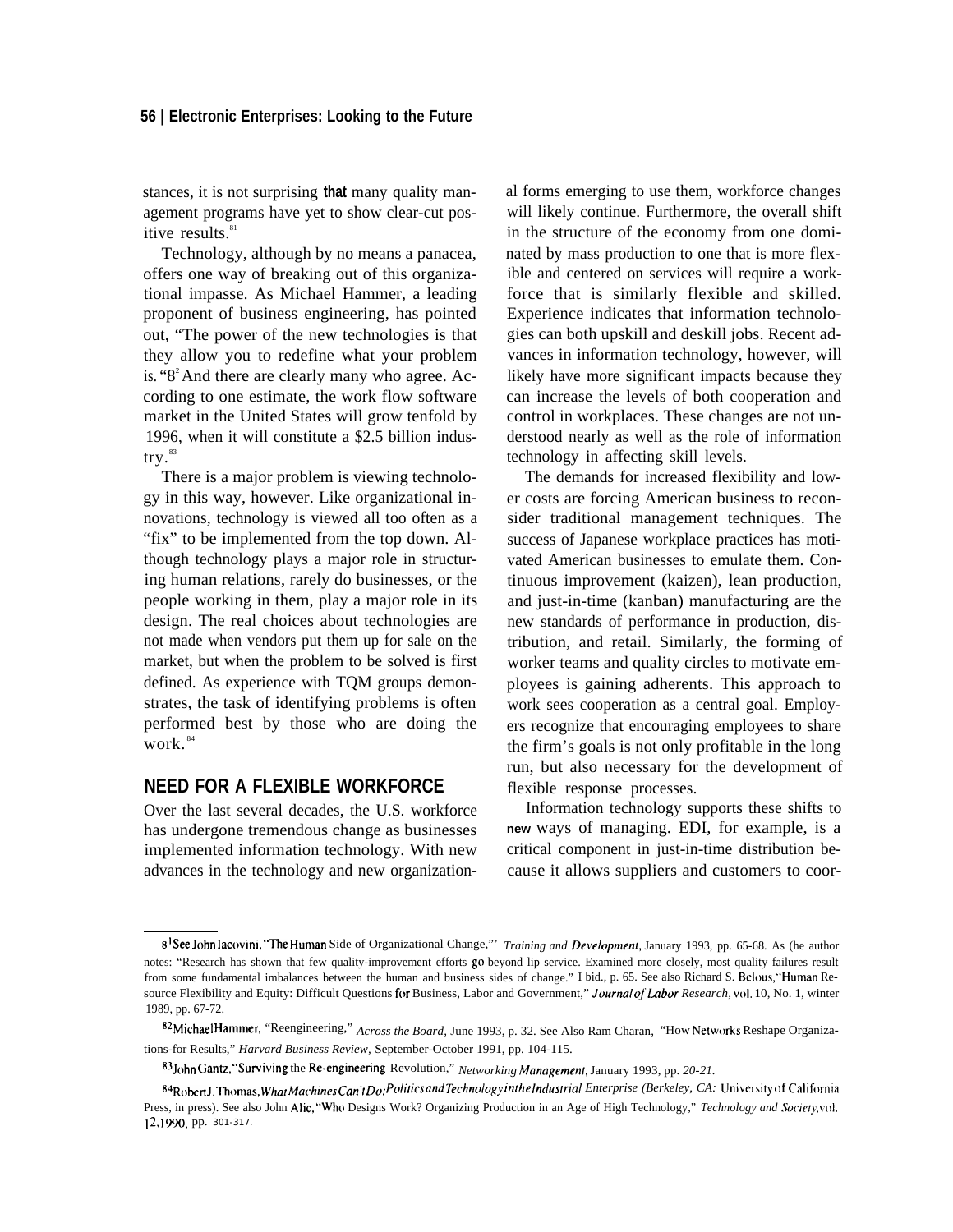dinate the flow of goods. "Concurrent" or "simultaneous" engineering is largely a computerized approach to team-oriented design. Manufacturers find lean production easier to implement with the development of computerized numerically controlled (CNC) machines.

There are other ways to achieve a flexible workforce, but these reduce the quality of work life and can have serious national implications. Layoffs, downsizing, and shifting to contingent workers (such as temporary employees) are also responses to demands for flexibility<sup>85</sup> (see box 2-5). By hiring temporary workers, employers avoid paying fringe benefits and can release workers in economic downturns. Such firms have less

incentive to train their employees and upgrade their skills because the chance of recouping their investment is small. Indeed, in this respect, the United States already has a very flexible workforce because of the high rate of labor mobility the willingness to work for different companies.<sup>86</sup> The experiences of Japan and Germany, however, indicate that achieving flexible workers by improving training and skills also results in higher productivity. <sup>87</sup>

Despite the potential value of the new management techniques, information technology can perpetuate the vestiges of the work-flow-control model typical of the industrial era. Electronically

## BOX 2-5: A Flexible or Fragmented Workforce?

The workforce is undergoing a long-term structural change in which workers are more fragmented from the workplace The traditional employee worked for one employer for life with an understood relationship, exchanging loyalty of service for salary, benefits, and career mobility. Today, however, more people work in a variety of settings—home, satellite offices, rented or temporary offices, or the offices of suppliers, partners, or competitors—and through different arrangements with their employers—parttilme, contractual, temporary, or other individually negotiated arrangements For years, such ad hoc and contingent workers were at the margin of organizations and in the workforce. With the restructuring of organizations and the continued outsourcing, downsizing, and rightsizing that characterizes the current business environment, these workers are Increasingly in the mainstream In the near future, the terms part-time, contract, temporary, and so forth may be replaced by new terms that focus less on working conditions and more on the culture of work and the predominant activities performed by workers and their electronic tools

SOURCE Off Ice of Technology Assessment, 1994

 $^{86}$ See U.S. Congress, Office Of Technology Assessment, *Technology and Structural Unemployment: Reemploying Displaced Adults*, OTA-*ITE-250* (Washington, DC: U.S. Government Printing Office, February 1986), page 144.

<sup>85</sup>See L, Lynne Pullman, "Temporary Employees: What Are An Employer's EEO Responsibilities?" *Employee Relations Law Journal*, vol. 18, No.3, winter 1992, pp. 533-538. See also G. Pascal Zachory and Bob Ortega, "Workplace Revolution Boosts Productivity at Cost of Job Security," *Wall Street* Journal, Mar. 19, 1993,

 $^{87}$ In what was one of [he most comprehensive studies of its kind, researchers compared the use of CNC equipment in the United Kingdom and Germany. German plants had productivity rates 60 to  $130$  percent higher than the U.K., and German machinists could reach top-speed production in 2 days on equipment the British machinists took weeks to master. The results were attributed to differences in training. British management practice traditionally is similar to that of the United States. See for example, A. Serge et al., Micro-electronics and Manpower in *Manufacturing: Applications of Computer Numerical Control in Great Britain and West Germany (Aldershot, UK: Gower, 1983).*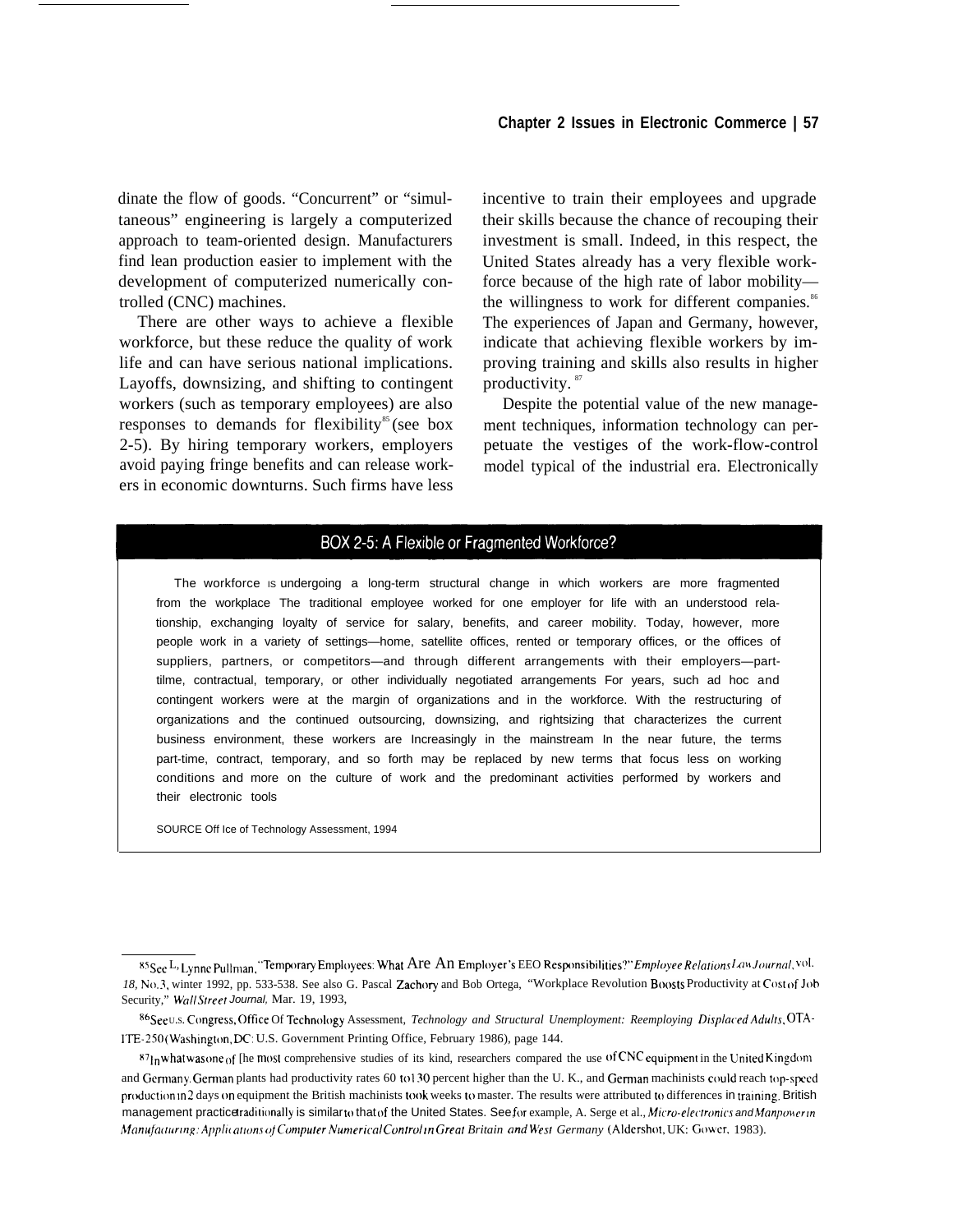monitoring clerical workers, operators, and others working at computer terminals is an example .88 New technologies can track areas of work that have traditionally been immune to monitoring. For instance, the location, status, and activity of workers, delivery personnel, and truckers can be more closely monitored. Another example is employer access to employees' electronic mail to monitor workers. The courts are currentl y evaluating employee and employer rights with respect to e-mail monitoring in a case involving the employees of Epson America. <sup>89</sup>Another example is Cypress Semiconductor corporate software. Every 4 hours it scans manufacturing inventory. If a part remains on the shelf beyond a predetermined time, the software shuts down the inventory system, stops manufacturing operations, and notifies the rest of the company through the corporate network. Other departments within the firm face similar performance standards that are tied to corporate goals.<sup>90</sup>

Information technologies support a broad range of employer-employee relationships. The interaction between employee and employer is one balanced by trust, cooperation, and delegation of authority on the one hand, and monitoring and accountability on the other-, Depending on the work environment, information technology can shift the balance in either direction. Workplaces that develop trust and delegate authority tend to implement information technology with a vision of worker participation and cooperation. However, technology is sometimes used to monitor activity, control behavior, and restrict choices.

A strategy that pursues high-wage, high-skill jobs and fosters cooperative, collaborative work

environments will improve both the work environment and the standard of living for employees. Policies that work toward that goal recognize the enabling role that information technology can play. Information technology can also be used to deskill jobs and enhance the employer's ability to control and monitor employees. Information technology alone is clearly not a panacea (o improve the quality of work life, It must be linked to enlightened management and a nurturing culture to be successful.

## **EFFECTS OF TECHNOLOGY CHOICES IN A KNOWLEDGE-BASED SOCIETY**

The age-old adage that "knowledge is power" is nowhere more evident than in a knowledge-based society. Regardless of whether referring to work relationships in a firm, competition in the marketplace, or trading relations among nations, having access to information and the ability to package it for a particular use is a key determinant of winners and losers. While this was always the case, the difference today is the extent (o which knowledge is embedded in information and communication technologies. As a result, choices about these technologies—their design, architecture and structure, or the rules and regulations governing their availability and use—will likely have far- -reaching social and economic consequences.

Many of these choices will be irreversible, at least in the short and medium terms. Once a decision is made, technology tends to become firmly fixed to a given trajectory. This pattern is especial ly evident with networked information technologies, which require vast capital and social investment. Thus, periods of rapid technology

<sup>88</sup> See for example, U.S. Congress, officeof Technology Assessment, The Electronic Supervisor: New Technology, New Tensions, OTA-CIT-333 (Washington, DC U.S. Government Printing office, September 1987). See also Paul Attewell, "Big Brother and the Sweatshop. Computer Surveillance in the Automated office," Sociological Theory, vol. 5, 1987, pp. 47-69.

<sup>&</sup>lt;sup>89</sup>Inacasecurrentlyinappealtheemployees of Epson America Inc. are suing the firm for allegedly copying and reading their e-mail messages. See, for example, Da\ Id Bjerklie, "E-mail: The Boss is Watching," *Technology Review*, vol. 96, No. 3, April 1993. page 14.

<sup>%</sup> For example if the purchasing department does not reevaluate cases of customers whose credit was revoked within 6 months, the program restores credit. If a shipper islate for delivery without warning or adequate explanation, the shipment is refused. See Stephen Govoni, "License to Ki II ," *Information Week*, Jan. 6, 1992, page 22. See also Thomas Valovic, *Corporate Networks: The Strategic Use* (*V* Telecommunications (Boston, MA Artech House, 1993), pp. 124-125. For similar examples, see Zuboff, op. cit., footnote 32.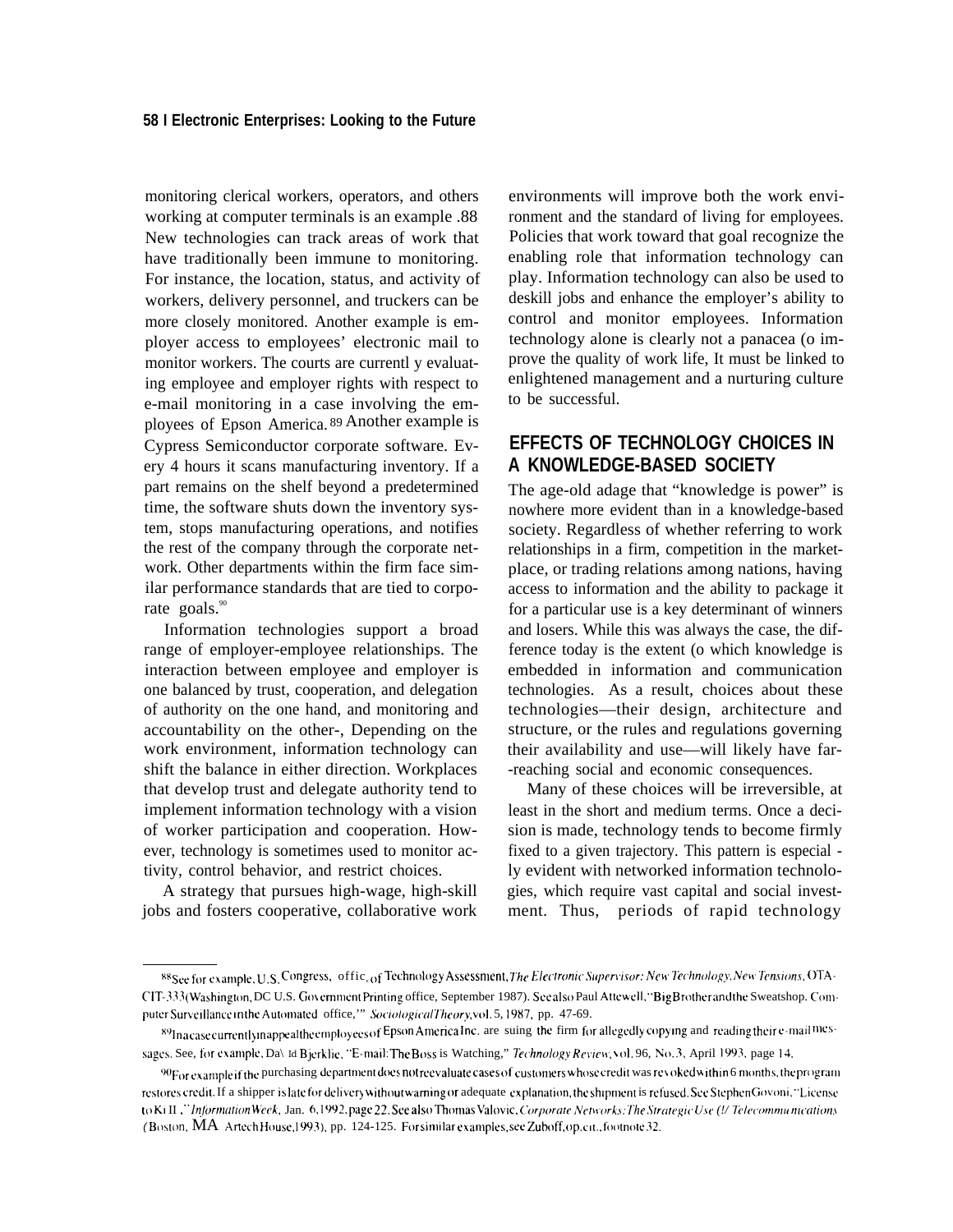advances, such as are occurring today, provide a rare opportunity for reassessing and redirecting both the nature of a particular technology itself, and the economic and social relationships that are structured around it. Given the significance of the moment, and the potential consequences for winners and losers, consideration should be given not only to what technology choices are being made, but also to the process of how, and by whom, these choices are made.<sup>9</sup>1

Economic outcomes and performance have always been greatly affected by those who had control over information and the networks that supported and channeled its circulation. Civilizations spanning centuries have recognized the power of information. For example, the city of Venice—at the height of its economic power—sought to control all trade-related information, going so far as to segregate and conduct strict surveillance over all foreign merchants.<sup>92</sup> Similarly, in the bazaar economies of the Middle East, it is the fierce competition for privileged information that drives events. As described by anthropologist Clifford Geertz:

. . . bazaaris [participantsl are as interested in making search fruitless for others as they are in making it effectual for themselves. The desire to

know what is really occurring is matched with the desire to deal with people who don't but imagine they do. The structures establishing search and those casting obstructions in its path are thoroughly intertwined.<sup>93</sup>

New communication and information technologies have led to the redistribution of economic power, and a shift in economic advantage. The history of the printing press is a case in point. $94$ Before the development of printing, inventors retained their ideas under their personal control and did not concern themselves with the prospect of others unfairly profiting from their work. They went from town to town selling their intellectual wares, But once their ideas were printed and made public, inventors lost control and, with it. their bargaining power.<sup>95</sup>

The invent ion of the telegraph also served to redistribute economic power. In the early history of the United States, for example, New York City was able to capitalize on its position as a national in fro-mat ion center to become the center of worldwide trade.<sup>96</sup>News continued to flow faster and more fully in and out of New York than any other city, giving it a strong economic advantage. Southern cities, in fact, communicated faster with New York City than within their own region, a fac -

 $91$  As emphasized by Thomas:". . ..tt is not enough to claim that technology 'Impacts organizations; it is essential to also ask how and why particular technologies are chosen (or refused) such that they have the impacts [hey do. Second, it is not enough to claim that technology is the simple product of social choice; it is essential to ask how technological alternatives were themselves framed, how the objectives or interests of differentorganizational actors shape [he range of possibilities considered, and most importantly, how differences in objectives or interests in fluence the outcomes of change. " Thomas, op. cit., footnote 84. See also Jos Hu igen, "Information and Communication Technologies in the Context of Policy Networks." *Technology In Society*, vol. 15, 1993, pp. 327-338.

 $^{92}$ As described by Braudel "All trade to and from the Terra Firma, all exports from her islands in the Levant or cities in the Adriatic (c\ en goodstravelling to Sicily or England) were obliged to pass through the port of Venice. Thus Ven Ice had quite deliberately ensnared al I the surrounding subject economies, including the German economy, for her own profit; she drew her I Iving from them, preventing them from acting freely and according to their own lights. " Femand Braudel, *The Perspective of the World*, *Civilization and Capitalism* /.\$ 1/1-/8 1/I Century, vol.3 (Berkeley, CAUniversity of California Press, 1992), p. 228.

 $^{93}$ Clifford Geertz, "The Bazaar Economy Information and Search in Peasant Marketing," in Mark Gran() etter and R ichard S wedberg (eds.), The Sociology of Economic Life (Boulder, CO: Westview Press, 1992), p. 228.

<sup>&</sup>lt;sup>94</sup>See Elizabeth L. Eisenstein, The Printing Press as an Agent of Change: Communications and Cultural Transformation In Early Modern *Furope*,  $\vee$  ols. *I* and 2( Cambridge, UK Cambridge University Press, 1982).

<sup>&</sup>lt;sup>95</sup>See Bruce W. Bugbee, Genesis (// American Patent and Copyright Law (Washington, DC Public Affairs Press, 1967)

<sup>%</sup>See Ronald F. Abler, "The Geography of Communications," Michael Eliot Hurst (ed.). Transportation Geography: Comment and Read- $In -\N$  (New York, NY McGraw-Hill, 1874).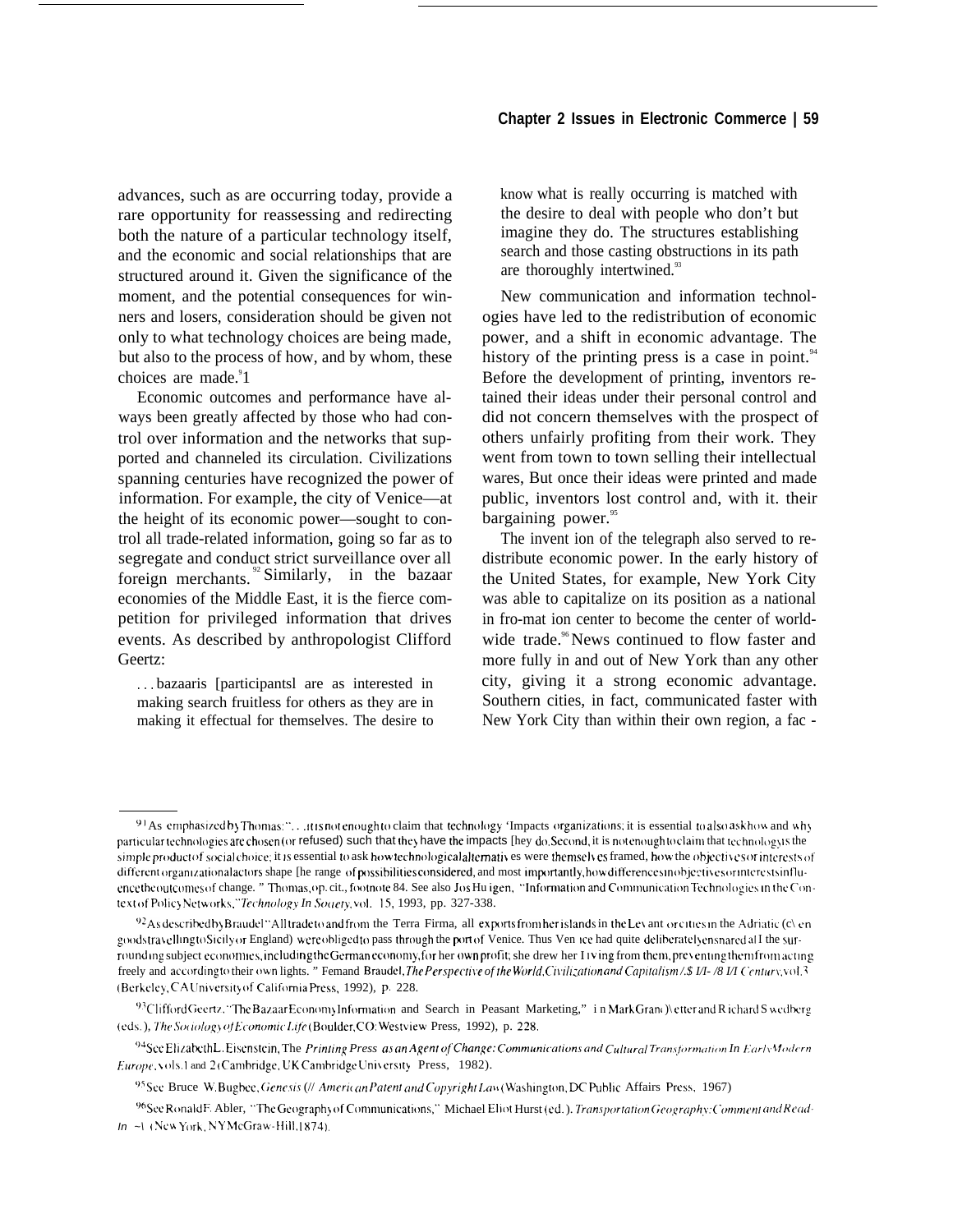(or that engendered increasing resentment in the South for cultural as well as economic reasons.<sup>97</sup> With the invention of the telegraph, however, New York central position in the national market began to erode. The opening of the New York-Philadelphia Line, for example, enabled brokers in one city to learn prices in the other, and to place orders before the market had closed. Similarly, prices in other distant markets, such as western grains, also became items of trade through instantaneous communications.<sup>98</sup>

Current technological advances will likely have equally profound effects. Much of the information and knowledge that once was held personally is now embedded in electronic components and networks, where it can be used to support a wide range of economic activities. Information can be programmed in software that performs work routines; stored in databases where it can be updated, processed, and randomly accessed as needed; or even incorporated into information gateways or communication switches to provide network intelligence. To leverage information for economic advantage today, therefore, requires having some control over the access, uses, and design of the technologies in which it is embedded.

Although new technologies have the potential to expand economic opportunities and ease the nation adaptation to a radically changing economic environment, a successful outcome is not assured. Just as the Venetian merchants and Middle Eastern bazaars tried to secure their economic advantage by controlling information access, the powerful economic interests today are likely to attempt to do the same. Thus, a CEO might adopt new computer-based manufacturing technologies for the purpose of gaining greater control over jobrelated knowledge. Similarly, manufacturers

might seek to lock in customers and suppliers by controlling database access through proprietary network standards. Likewise, vendors of information and communication services might try to 1imit competition by restructuring access to the information gateway or intelligent network switch.

How, and to what effect, new communication and information technologies will be employed depends to a large extent on the future role of business. Ironically, precisely at the moment when technological advances provide a unique opportunity for the United States to rethink its technological and socioeconomic choices, the locus of decisionmaking is being transferred from the public to the private sector. With deregulation and the shift of network intelligence and control to the user, many network components that are needed to support electronic commerce now fall outside the government's traditional purview. If new technologies are to generate social and economic changes, therefore, many of these changes must originate within the business community itself.

Finding themselves operating in a highly competitive and rapidly changing knowledge-based, global economy, American businesses are now faced with a number of inducements for change. New ways of conducting business will be required. Cooperation may prove more rewarding than competition, and information-sharing more fruitful than information control. Given the socioeconomic changes taking place, businesses that succeed will be those that are flexible in adapting to take advantage of new situations and events.

New information and communication technologies can help businesses to make the necessary adjustments. However, barring fundamental changes in the way businesses operate, new technologies will more likely be used to bolster

<sup>971=+.</sup> Robert Albion, The Rise of New York Port, 1815- /939 (New York, NY: Charles Scribners Sons, 1939); and Al Ian Pred, "Urban Systems Development and the Long Distance Flow of Information Through Preelectronic U.S. Newspapers," Economic Geography, vol. 47, October *1971,* pp. *498-524.*

<sup>&</sup>lt;sup>98</sup> See Kenneth D. Garbade and William L. Silber, "'Technology, Communication, and the Performance of Financial Markets 1840- 1975," *Journal q*<sup>/</sup> *Finance*, vol.33, June 1978, pp. 8 19-983; and Richard DuBoff, "The Telegraph and the Structure of Markets in the United States, 1840- 1890," Research in *Economic History*, vol. 8, 1983.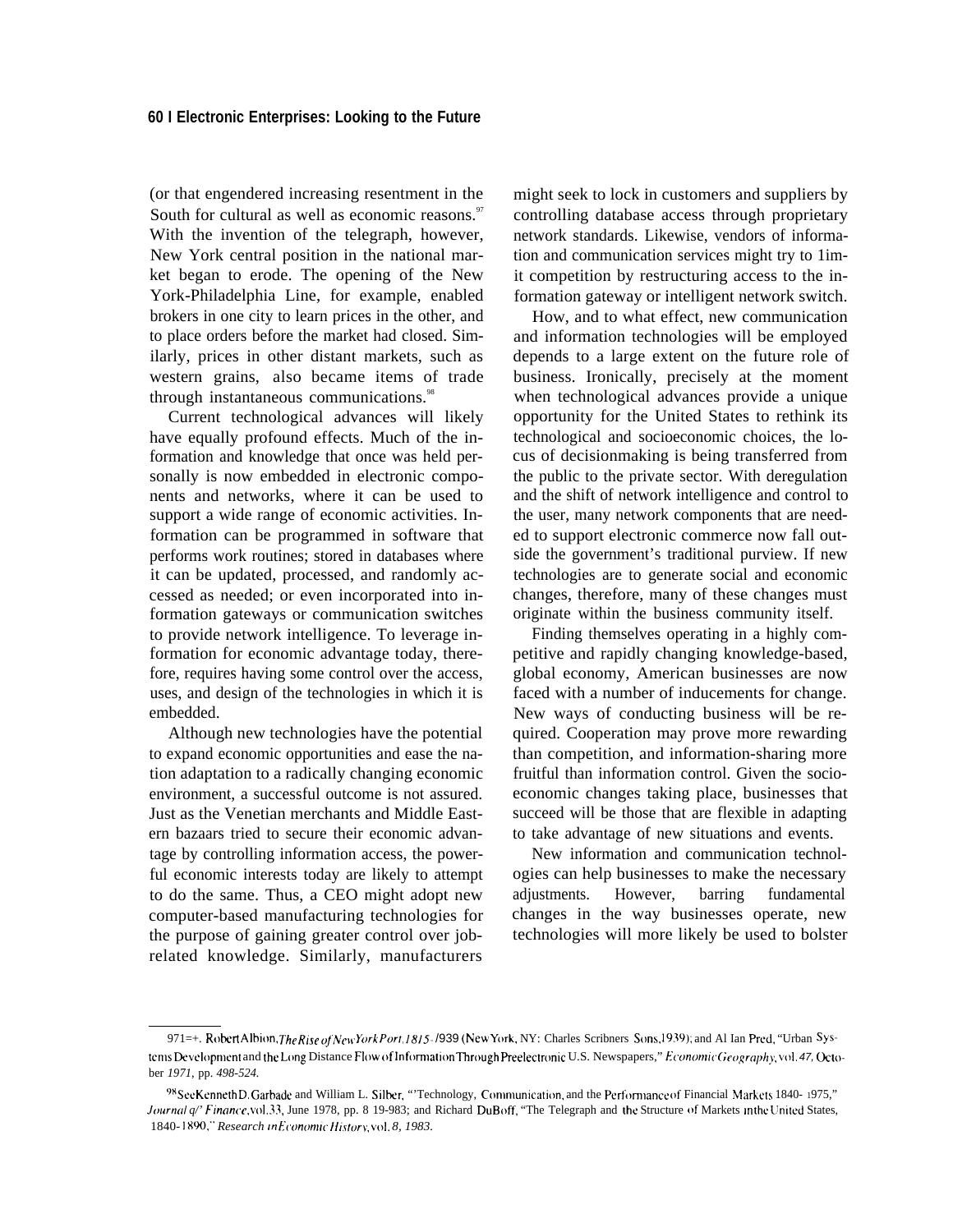existing power relationships and perpetuate the status quo.

#### **CRITERIA FOR EVALUATING POLICY OPTIONS**

As defined in this report. economic performance entails three essential elements: 1 ) an increase in the average standard of living; 2) sharing of the benefits of growth among the groups; and 3) sustainable growth. Based on this definition, it is clear that communication and information technologies can contribute to greater economic performance. However, it is also obvious that technology alone is not enough. If the nation economy is to benefit from advanced networking technologies, a number of technological, organizational, and institutional criteria must be met. To the extent that policy measures fail to address al1 of these criteria, the chances for success will be diminished. The outcome" will resemble less a "positive sum game" where all are winners, and more a "zero sum game" in which many tire losers.

## **| Technological Criteria**

#### **Versatile and Open Networks and Applications**

Versatile networks and applications will be increasingly critical in a global economy characterized by rapid technological and socioeconomic change and a greater variety in preferences, products, and business processes. To perform well, businesses will have to rapidly reconfigure their networks in response to changing circumstances and market demand. Versatile networks will provide the leeway needed to customize applications and networks to support redesigned business processes and flexible working relationships. With the freedom to mix and match a variety of network components, businesses can use technology to add value and develop new products and services.

#### **Interoperability and Seamless Interconnection**

To reap the full economic benefits of communication and information technologies, networks and network components will need to be interoperable and open for interconnection. Such networks can reduce transaction costs, whereas closed systems increase the cost of doing business and can create significant barriers to market entry. Interoperable components provide greater network flexibility, are easier to use, and reduce network costs. These capabilities encourage technology diffusion and equity of access. In addition, interoperable systems provide a standard platform for new components and applications.

#### *Ubiquitous and Even Deployment*

If the economic benefits of networking are to be broadly shared, technology must be deployed in a time] y and ubiquitous fashion. Business networks can give rise to a significant "first mover" advantage. Networks benefit from considerable economies of scale and scope; therefore, latecomers may be unable to generate the critical mass of users and services to develop a network. Latecomers will also be disadvantaged because business networking not only requires extensive expertise, but also considerable "learning by doing."

## **| Organizational Criteria**

## *Technology Deployment Matched to Business Needs*

Technology will not enhance business performance if it does not match business needs. Where technology has been introduced independently of a business plan, efficiency and effectiveness have often declined. Experience suggests that technology and businesses' needs will be most closely matched when: 1 ) business management takes the initiative in applying technology; 2) technology experts understand and practice business principles and participate in developing the technolo-